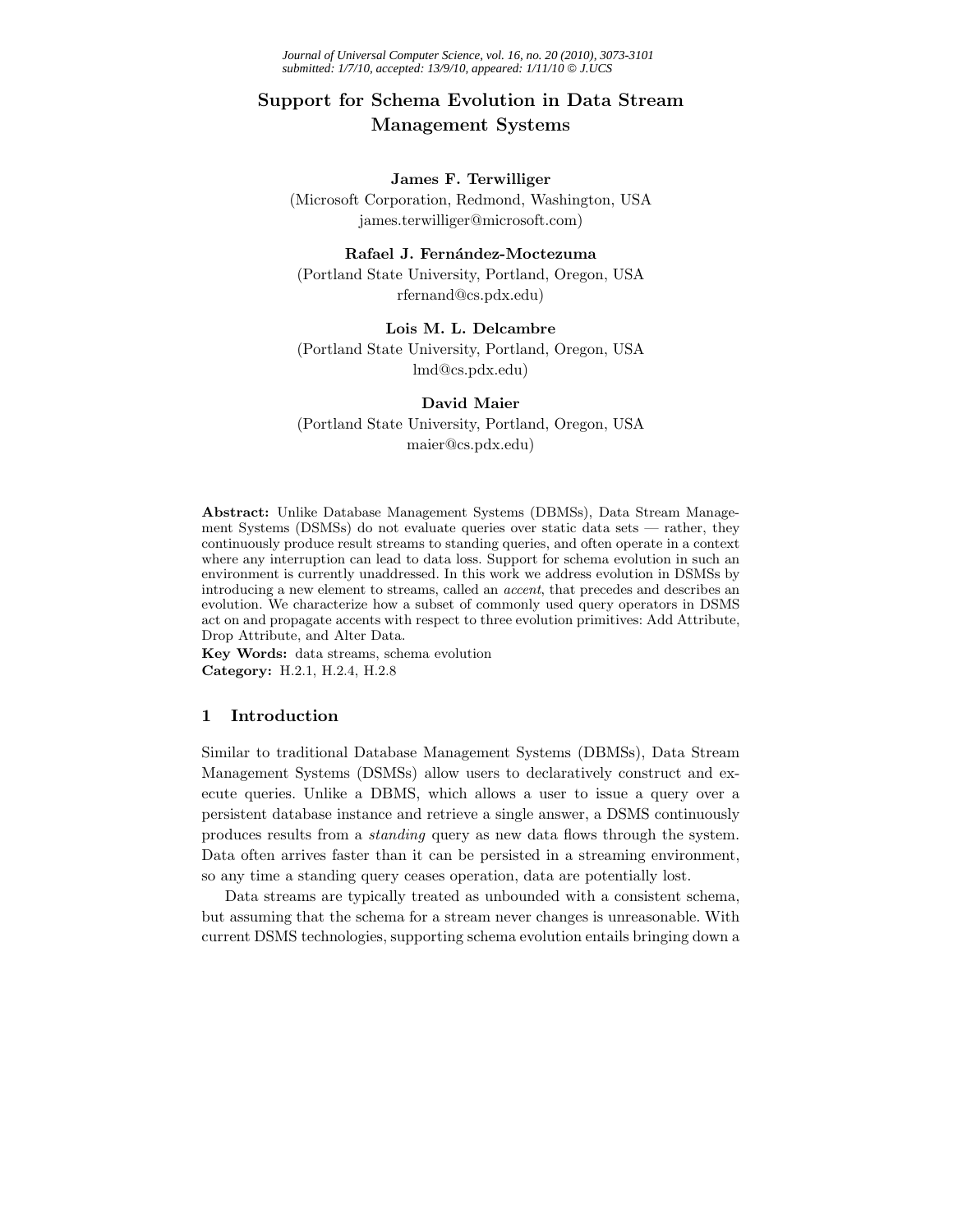standing query and instantiating an evolved version of the query against the new schema. In the presence of stateful operators, either state must be propagated from the old query to the evolved query to resume computation, or query answers derived from old state might be lost, in addition to the data that arrived and was not processed during downtime. We address the problem of schema evolution in DSMSs by describing the semantics of a system where queries can automatically respond to evolution and thus continue query evaluation without interruption.

Traditional challenges in DSMSs such as low-latency result production and efficient use of resources have been addressed by adding *markers* in the stream that signal progress, i.e. that signal some notion that all tuples that match a given condition in an unbounded stream have already been seen. Examples include CTIs in CEDR [Barga et al. 2007], heartbeats in Gigascope [Johnson et al. 2005], and punctuations in NiagaraST [Li et al. 2008, Tucker et al. 2003]. We see an opportunity to use embedded markers in a stream to support data and schema evolution. In this paper, we introduce markers called *accents* into a data stream alongside tuples. Traditional query operators produce a query answer by operating on the input relation(s), but stream query operators additionally operate on the aforementioned markers. We continue this trend here by defining stream query operators that can process data and schema evolution accents.

The goal is to have the operators that can appear in a standing query that was instantiated before an accent was issued remain active during and after the processing of the accent. The following challenges arise for each operator: (1) Determine whether the operator can adapt to the schema changes in an accent, and (2) define and implement the processing of each accent for the operator, minimizing blocking and state accumulation while adapting to the evolution. The definition of the processing for each operator includes the local processing of the accent; local processing may involve modifying the query operator parameters, modifying the data stored in local state, preparing to modify future incoming data arriving from input streams, and emitting accents at the proper time to be processed by downstream query operators.

We support evolution that affects only a subset of the stream; for instance, we allow adding new attributes to a stream only for tuples that meet a specified condition. This capability allows evolution to occur gradually, allowing data from different sources to evolve at their own pace (e.g., a firmware upgrade distributed to a collection of sensor sources, which cannot be guaranteed to complete simultaneously).

This paper is organized as follows: Section 2 defines the evolution problem in the context of data streams. Section 3 introduces our approach to expressing evolution needs. Section 4 defines the formal semantics of evolution for a meaningful subset of relational operators. In Section 5, we introduce notions of correctness that allow us to reason about whether accent-aware queries produce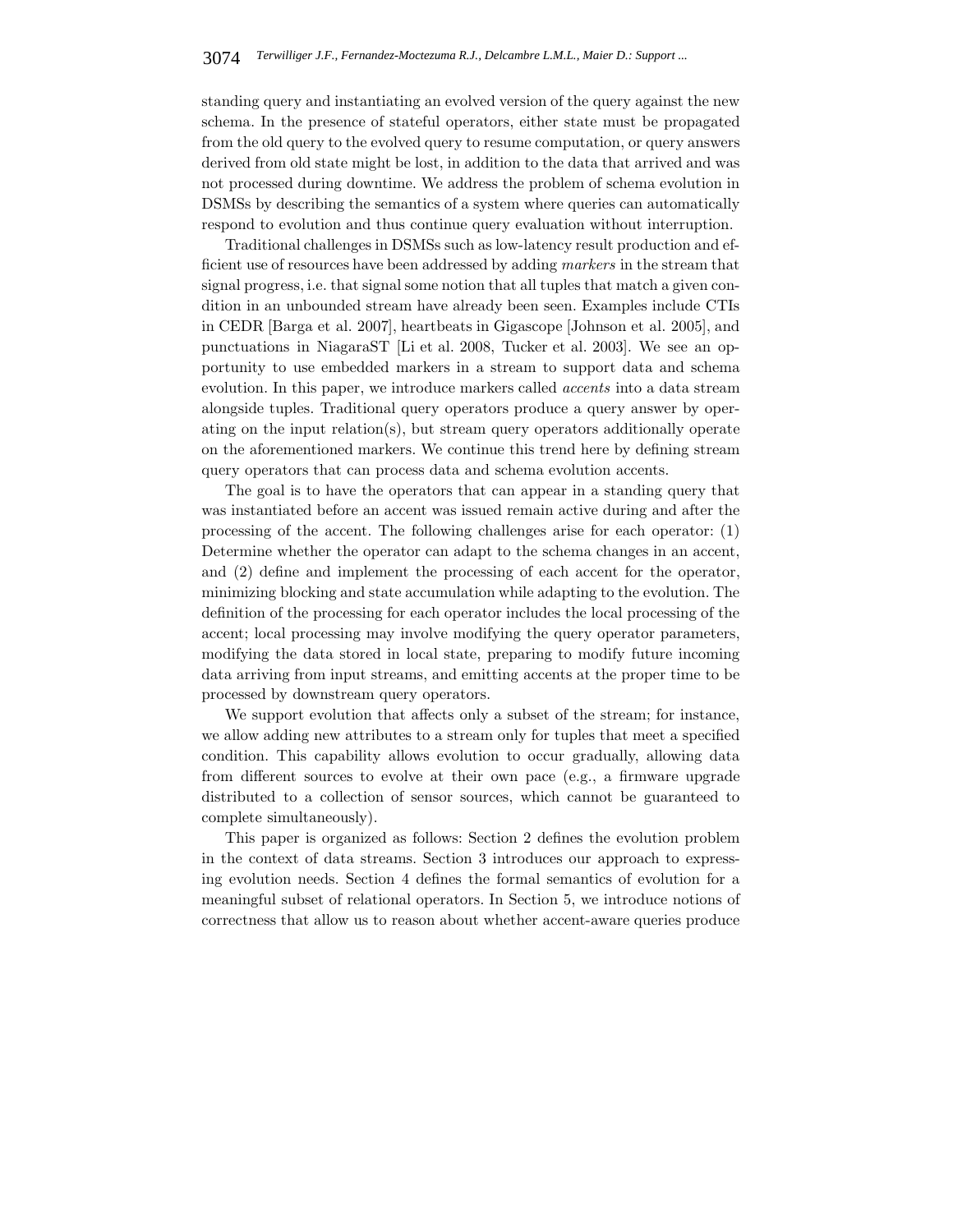proper results. Section 6 introduces a mechanism called *operator signatures* that allow us to reason about the properties of operators at a high level. We discuss related work in Section 7 and outline opportunities for future work in Section 8. This paper is an extended version of a paper that introduced the basic idea behind accents [Fernández-Moctezuma et al. 2009]; the unique contributions of this paper beyond that work are the introduction and formalization of operator correctness, the work on signatures, as well as more complete descriptions of the considered operators.

#### **2 The Evolution Problem Exposed**

Our examples use the schema sensors(ts, s, t), placement(s, 1) to describe a stream of temperature readings from a sensor network and the placement of those sensors. A monotonically increasing attribute ts represents timestamps, s uniquely identifies a sensor in the network, l is a sensor location, and t is a reading in Fahrenheit. Consider the following standing query in extended Relational Algebra:

 $\gamma_{\{l,widl, t, wid\},t}^{AVERAGE}(\mathcal{W}_{ts,wid}^{5 \text{ minutes}}(sensors \otimes_{sensors.s=placement.s} placement))$ 

This query joins the two data streams sensors and placement on s, then assigns each resulting tuple a window identifier, wid, (for tumbling windows of length 5 minutes) based on the value of the ts attribute. Finally, it computes the average temperature per location and window id. We explore several evolution scenarios and how they affect this query.

**Example 1. A firmware update changes temperature units.** Sensors receive a firmware update and temperature is now reported in Celsius. Note that sensors may not receive the update simultaneously. Consider the example in Figure 1(a), where Sensor  $\#2$  has implemented the firmware update as of time ts = 5, but none of the other sensors have (tuples in Celsius are underlined in the figure). The content of one window includes tuples with both Fahrenheit and Celsius, and the aggregation in the query produces inconsistent results. Thus, in addition to propagating the desired change through the operators (and the output), we also need to account for subsets of the stream having different semantics. Operators need to know which sensor readings need to be scaled back to Fahrenheit or scaled forward to Celsius. Figure 1(b) shows the same stream but with a marker embedded in the stream indicating the point at which the temperature units change. The marker describes the following information:

- The sensor whose data semantics have changed  $(s = 2)$ .
- **–** Two functions y → (y − 32) × (5/9) and y → y × (9/5) + 32 indicating formulae that can be applied to compare tuples that occur after the marker against those that appear before it. More details appear in Section 3.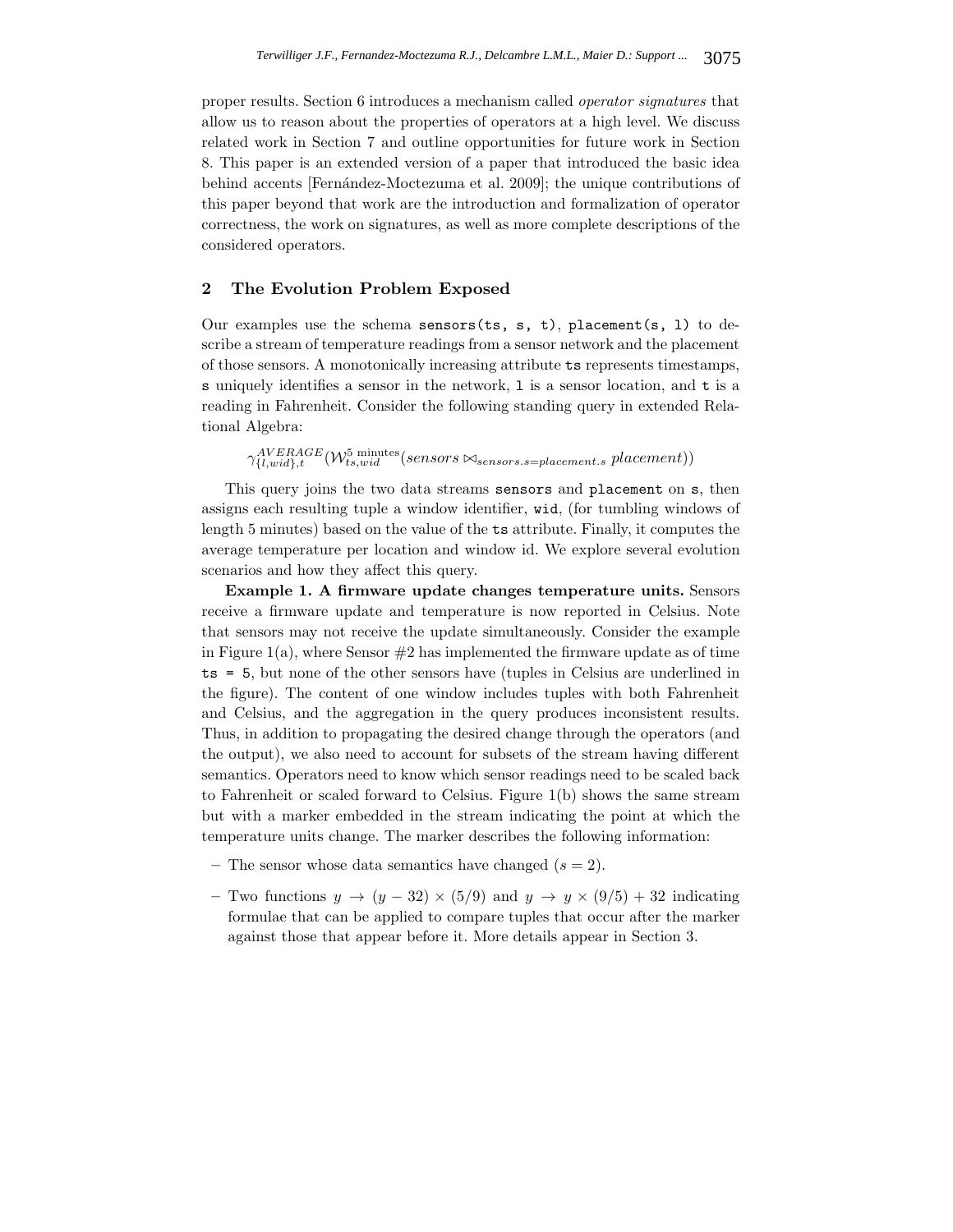Note that, inside the stream, the data evolution marker propagates through several of the operators, right up to the aggregation operator. If at some point, Sensor  $#1$  also switches to Celsius, that marker could propagate through the query as well. However, the aggregate operator now knows that all sensors have switched to Celsius (assuming that it knows the domain of sensors to be  $\{1,2\}$ ) and can emit its own marker to say all results from that point forward will be in Celsius. The operator would, from that point forward, receive and emit all data in Celsius.

**Example 2. A firmware update extends the schema.** Sensors now produce pressure information in addition to temperature, resulting in a new schema:  $sensors(ts,s,t,p)$ . The query shown above can either continue to produce the same results by projecting out the new attribute, or the query can be modified to produce averages for pressure, as well as temperature. In general, as a response to evolution, a query may be (1) unaffected, (2) adapted to accommodate the evolution, or (3) rendered unable to execute correctly. As with Example 1, the stream may contain a mix of old and new data.

#### **3 Modeling Streams and Evolution**

To support schema flexibility, we redefine streams to have optional attributes in a similar fashion to Lorel [Abiteboul et al. 1997] or RDF [RDF 2004]. We define a tuple in a data stream to be a partial function  $t$  from the global set of possible attribute symbols  $\mathcal C$  to a set of attribute values  $\mathcal V$ . Let X be an element in  $\mathcal C$ . If  $t(X)$  is defined, the tuple t has the value  $t(X)$  for attribute X; if  $t(X)$  is undefined, it is semantically equivalent to evaluating to  $\perp$  (null) for attribute X. We represent a tuple as a set of attribute-value pairs enclosed by angle brackets. The tuple with value 1 for A and value 2 for B, and  $\perp$  for all other attributes is <A:1, B:2>.

According to the previous definition, a tuple can accommodate any attribute in  $\mathcal C$ . In practice, a schema R restricts the attributes that any tuple in a stream with schema  $R$  presents. Formally, we say a schema  $R$  is a list of attributes from  $\mathcal{C}$ , a list that evolves over time based on constructs to be introduced in this section but has some definitive starting point at the beginning of query operation.

A *stream* is a (possibly infinite) list T of tuples. The stream has an intrinsic order based on the arrival of tuples into the system, and may not necessarily correlate with order with respect to an attribute such as timestamp. A *prefix*  $(substream)$  of stream T is a finite set of tuples that appear consecutively in T.

We consider three evolution primitives in data streams:

– Add Attribute  $+(A)$ : attribute A is added to tuples in an incoming stream  $S$  — specifically, adding an attribute A to the schema of S.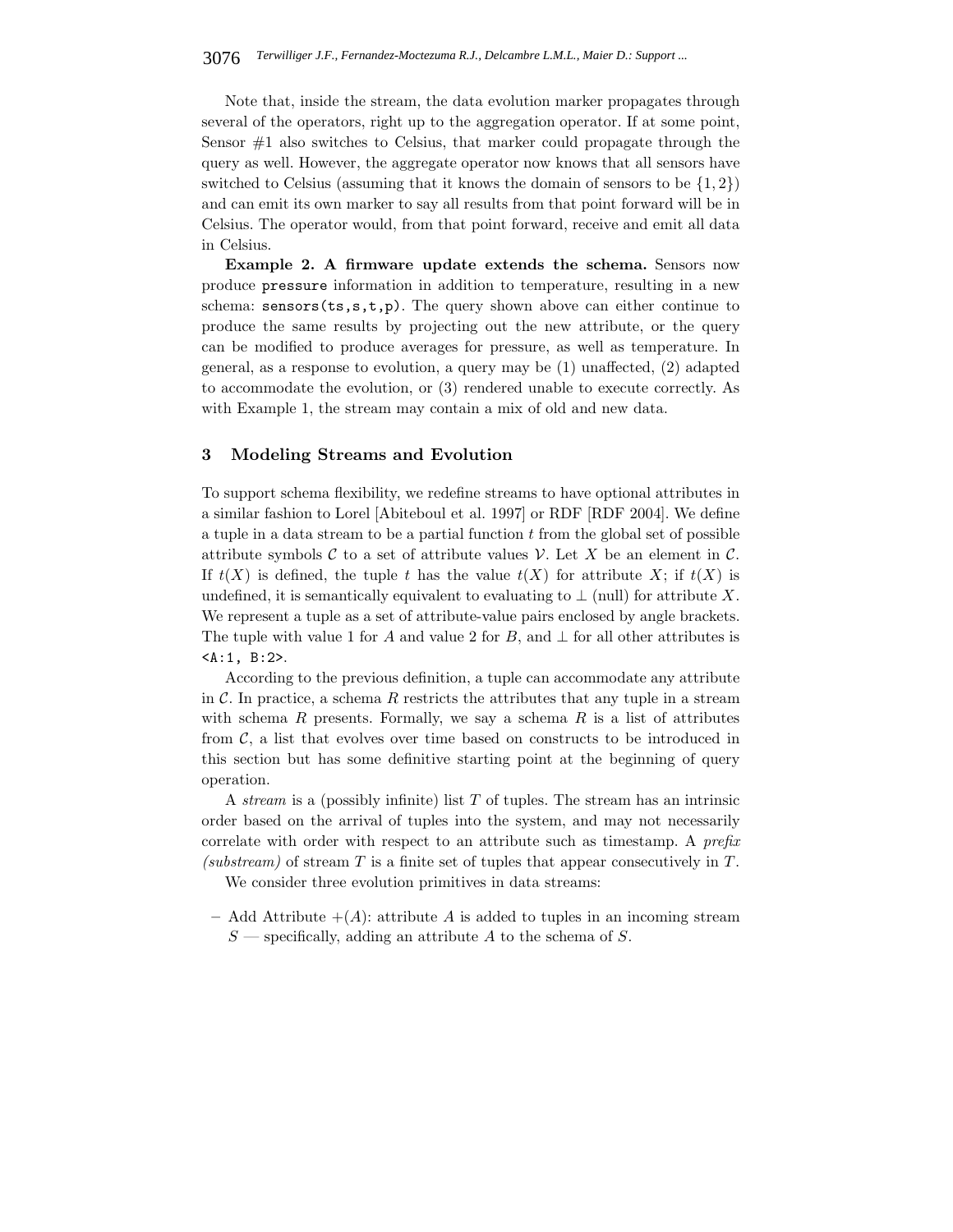

Figure 1: Query plan with sample tuples from Example 1. (a) A change in domain in temperature readings from sensor 2 (tuples in bold) propagates through the query leading to an erroneous average indicated by an X. (b) Schema evolution descriptions (see Section 3), indicated by entries with double braces, indicates the shift in domain allowing operators to handle the evolution and compute the correct average indicated by a checkmark.

- **–** Drop Attribute −(A): attribute A is removed from an incoming stream (more accurately, ensures that future tuples are undefined on attribute A).
- **–** Alter Data (A, α, β): data in attribute A is altered by the invertible, orderpreserving function  $\alpha$  whose inverse is  $\beta$ . Order-preserving means that if  $x < y$ ,  $\alpha(x) < \alpha(y)$ . We further assume that the functions are affine, so that the functions may commute with common aggregates (the sum aggregate can be derived from average and count aggregates, which interact well with affine maps). In practice, this property is satisfied by the two most common functions that we envision — scaling and translating. Clearly, there are functions that one might consider using in an Alter Data primitive that are invertible but neither order-preserving nor affine, such as a function that translates strings into an abbreviated form or vice versa.

We refer to the actions  $+$ ,  $-$ , and  $\lambda$  as *evolution primitives*. To model evolution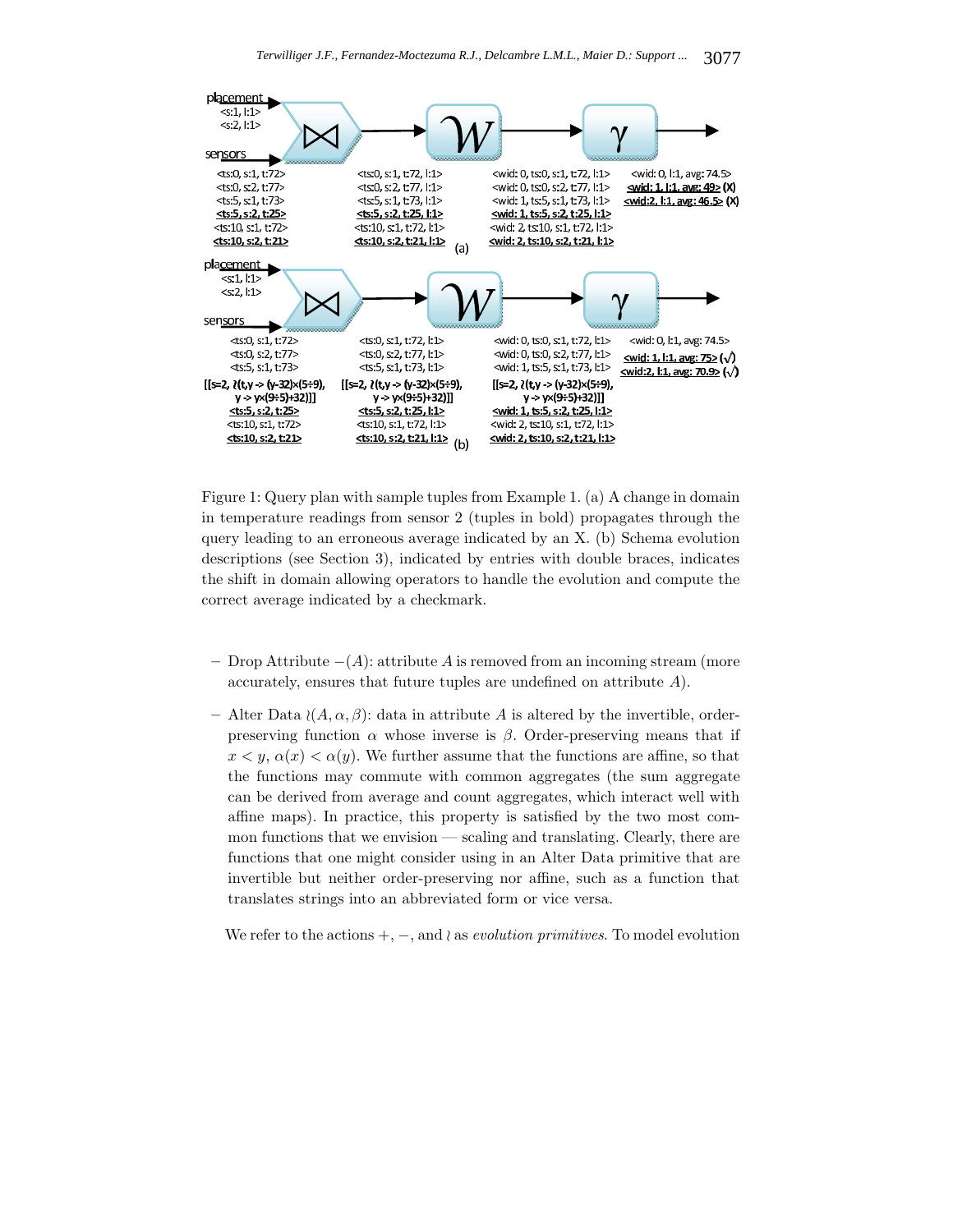in a stream, we define an *accent* as a *description* coupled with an evolution primitive. A description is a partial function  $d$  from the set of attribute symbols C to  $\mathcal{P} \times \mathcal{V}$ , where  $\mathcal{P}$  is the set of simple comparators  $\{=,\neq,<,\leq,>,\geq\}$ . For example,  $d(A)=(\le, 10)$  is interpreted as the predicate  $A < 10$ . We disallow the evaluation of symbols not present in a given schema, hence,  $d(\perp) = (\lt$ , 10) is meaningless. For readability, we use the traditional infix notation in our examples in this paper. The description d itself is the conjunction of all predicates corresponding to the defined inputs of d. We denote an accent as  $[[d, e]],$  where d is a description and e is an evolution primitive, for example  $[[X < 10, +(Y)]]$ . An *accented stream*  $\tilde{S}$  is a stream of tuples and accents, where accents anticipate and describe evolutions. That is, an accent precedes all data that conforms to the new schema or data representation indicated by the evolution primitive.

In this paper, we only consider accents whose evolution primitive e refers to a column on which the description  $d$  is not defined. Thus, as an example, the following accent is not allowed because of the potential ambiguity and the complexity of the processing required:  $\left[ \left[ amount < 100 \right], \left( amount, y \rightarrow y \times 1.1, y \rightarrow y/1.1 \right) \right]$ .

Accents represent evolution of schema and data on the subset of tuples in a stream that satisfy the predicates in the description. In Figure 1(b), the accent  $[[s = 2, \langle (t, y \rightarrow (y - 32) \times (5/9), y \rightarrow y \times (9/5) + 32]]$  indicates that temperature values t from Sensor #2 have been translated from Fahrenheit to Celsius (the  $\alpha$ function). In the example, the *join* and *window* operators simply propagate the accent because the temperature attribute is not involved in the join or windowing condition. By propagating the accent immediately upon receipt, the join and windowing operators guarantee anticipatory placement of accents in the stream. The aggregate operator  $\gamma$  applies the inverse function  $\beta$  to data from Sensor #2 (until such time as all sensors have been updated to report Celsius) to produce the correct aggregation values. No accent is propagated after  $\gamma$  in the example as no other accents have arrived from the stream at that point; however, should accents arrive subsequently altering the temperature on all other sensors (i.e., enough accent descriptions to cover the domain of attribute  $s$ ), the window operator could then issue an accent to its output and start emitting tuples in Celsius.

An accent  $a = [[d, e]]$  establishes, for tuples that satisfy description d, a relationship between tuples that occur before a versus after it in the stream:

- If e is an Add Attribute primitive  $+(X)$ , then any tuple t that follows accent a in the stream and satisfy d may be defined for  $t(X)$ , while tuples before a are undefined for  $t(X)$  (up to any point where primitive  $-(X)$  appears earlier than a in the stream, if present).
- **–** If e is a Drop Attribute primitive −(X), then t(X) must be undefined for any tuple  $t$  that follows accent  $a$  in the stream that satisfies  $d$  (up until a corresponding Add Attribute primitive occurs, if any).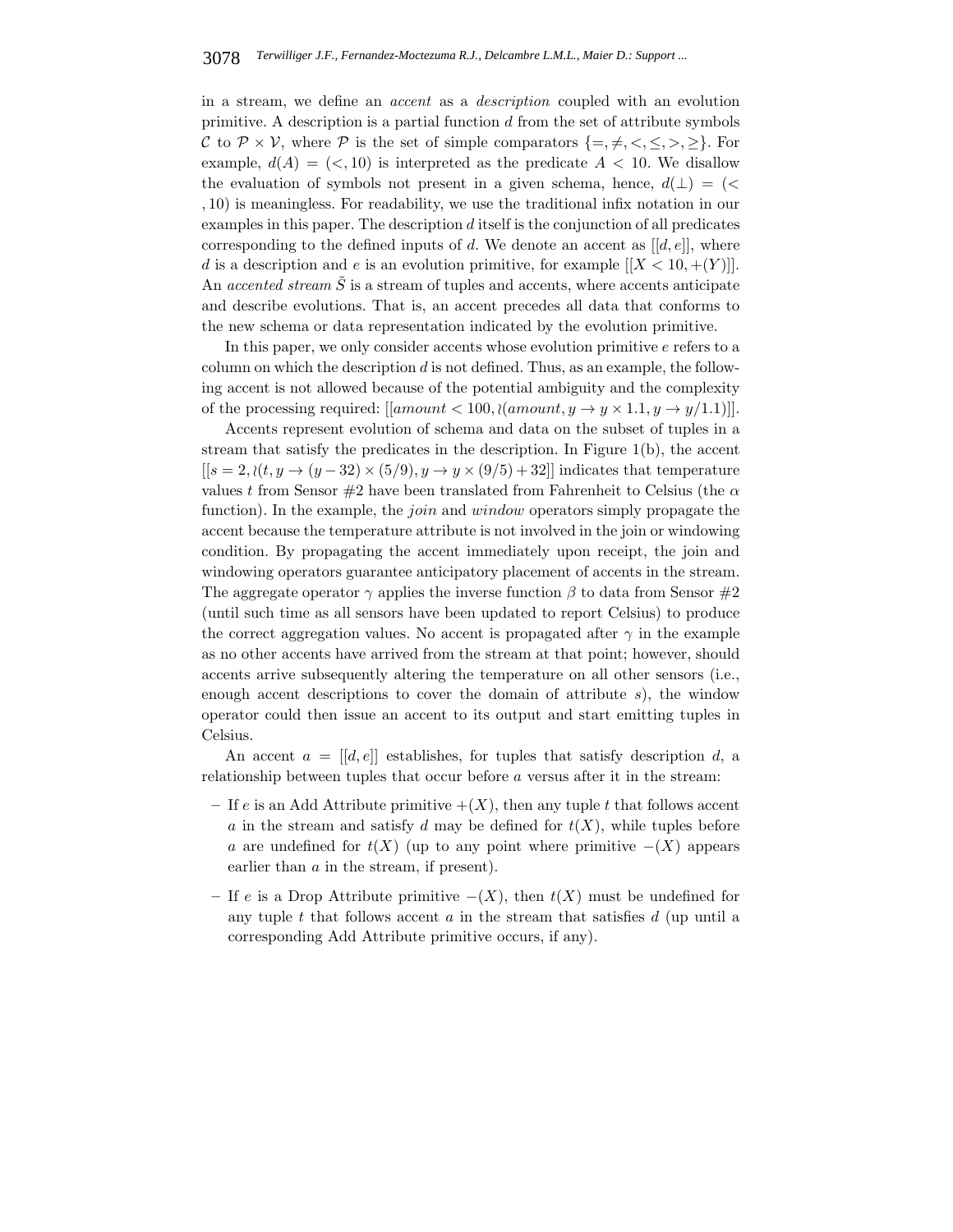– If e is an Alter Data primitive  $\langle (X, \alpha, \beta) \rangle$ , then tuples that follow accent a in the stream and satisfy  $d$  have their values for attribute  $X$  translated by  $\alpha$ . Let t and t' be tuples in the stream that match description d. Recall that order of arrival induces an ordering on tuples. Assume  $t < a < t'$ . Then,  $t \equiv t'$  if  $\forall_{B \in \mathcal{C}, B \neq X}(t(B) = t'(B)) \wedge (t(X) = \beta(t'(X))$  (or equivalently  $\alpha(t(X)) = t'(X)).$ 

An accented stream is *valid* if its placement of Add or Drop Attribute accents respect the properties specified above. For instance, one cannot place two accents that add the same attribute for the same description in a stream unless one finds a corresponding Drop Attribute accent between them. The primitive  $\wr$  describes how to reason about equality over tuple values, e.g.., it induces an equivalence relation over tuples relative to their location. For instance, consider the finite substream in Figure 1 (b). Any service operating on the stream, whether it be a query operator or an application reading a query output, may treat the temperature value at  $ts = 0$  and the temperature value at  $ts = 5$  for  $s = 2$  as equal, since  $(77-32) \times (5/9) = 25$  (converting 77 Fahrenheit to 25 Celsius).

# **4 Modeling Stream Operator Behavior**

Most DSMSs support a variety of query operators that accept streams as input and produce streams as output. For instance, for any finite substream of tuples T as input to the operator  $\sigma_{C\lt V}$  (where  $C\in\mathcal{C}$ , the set of possible attributes), the operator produces as output the finite substream  $\{t \in T | t(C) < V\}$ . In this section, we describe the semantics of stream operators when they work on accented streams; in particular, we describe how and when accents are output. We also detail the circumstances under which operators fail to support a particular accent, *i.e.*, when a query operator fails to support an evolution.

Our description of how operators process accents includes a discussion of the state associated with the management of accents. We provide some ideas of how state can be managed in this section. Note that efficient management of state in DSMSs (for example, in stateful operators) is enabled by markers in the stream [Barga et al. 2007, Johnson et al. 2005, Li et al. 2008, Tucker et al. 2003]. Our work on using those markers to assist in accent state management is still a work in progress and is discussed briefly in Section 8.

We use the notation  $\tilde{S}$  to denote accented streams and  $\tilde{S}_O$  to denote an operator's accented output stream. Here, we define how six well-known stream operators react the presence of accents, including how they propagate accents.

We use a notional algebra consisting of the following operators: Select, Project, Union, Join, Window, and Aggregate. Our notional algebra exemplifies the most common relational operators found in stream systems, namely, stateless relational operations (such as filtering), stateful relational operations (such as join),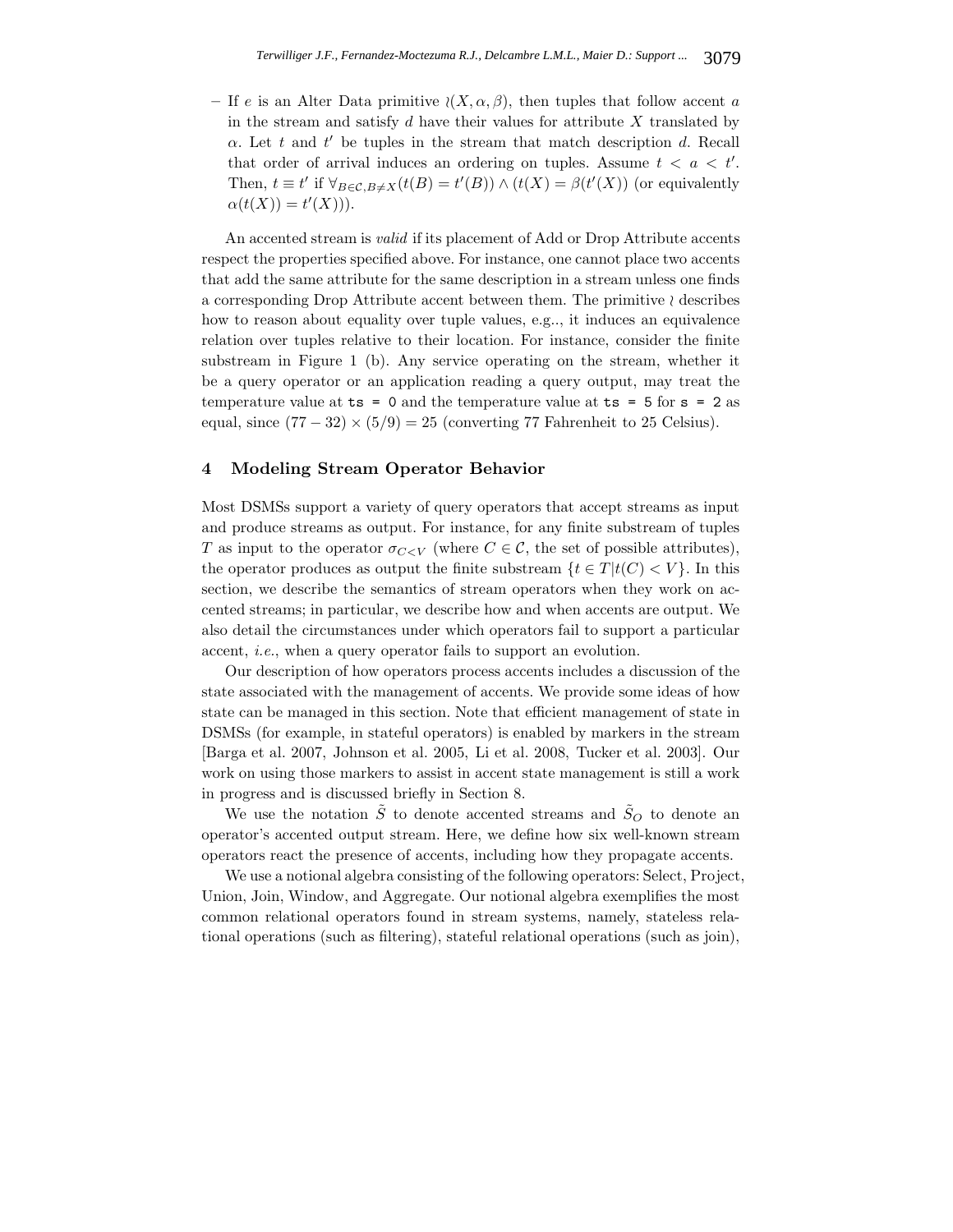and blocking operations (such as average). While stream algebras are richer than the subset presented (for example, speculative systems use a cleanse operator [Barga et al. 2007]), the presented subset illustrates the use of our framework. The specific operator implementations are not the only correct ones. We have chosen these to minimize stateful behavior and simplify discussion. In our notation, the arrow symbol " $\rightarrow$ " represents logical implication.

- **Select** ( $\sigma_{\text{C}\theta\text{V}}\tilde{S}$ ) Select operator on a single predicate C $\theta$ V with attribute C, comparator  $\theta$ , and value V on stream  $\tilde{S}$ . The attribute named in the selection condition C is *necessary* to the Select operator's functioning. This restriction means that  $C$  must be present in the schema at the time the query was issued. Responses to various accents are as follows:
	- \*  $[[d,+(X)]]:$  If  $X \neq C$ , propagate  $[[d,+(X)]]$  to  $\tilde{S}_O$ . If  $X = C$ , the accent is not propagated since the attribute  $X$  must already exist. Practically speaking, as the attribute must already exist for the operator to function, so we do not expect such an accent to arrive.
	- <sup>\*</sup> [[d, -(X)]]: Regardless of description d, if  $X = C$ , Select fails to support the evolution, and the query aborts execution. If  $X \neq C$ , output  $[[d, -(X)]]$  to  $\tilde{S}_O$ .
	- <sup>\*</sup>  $[[d, \langle (X, \alpha, \beta)]]$ : If  $X = C$ , adjust the selection predicate to be  $C\theta(\alpha(V))$ for tuples described by  $d$  (leaving it as  $C\theta V$  for all others), and propagate the accent  $[[d, \langle (X, \alpha, \beta)]]$  to  $S_O$ . If  $X \neq C$ , no adjustment is necessary and  $[[d, \lambda(X, \alpha, \beta)]]$  is propagated to  $\tilde{S}_O$ .
- **Project**  $(\Pi_{\mathbf{C}}\tilde{S})$  Project tuples on the attribute set **C**. The project operator may seem trivial at a glance, but in fact is sensitive to accents with a description that refers to attributes projected out, which we define as  $\mathbf{R} = C - \mathbf{C}$ ;  $\mathcal C$  is the set of all possible attribute symbols. We define the operation of project assuming no mechanism exists to map descriptions referring to **R** to descriptions referring to  $C$  — we relax this definition in Section 6:
	- <sup>\*</sup>  $[[d, +(X)]]$ : If d refers only to attributes in **C** and  $X \in \mathbb{C}$ , output  $[[d, +(X)]]$  to  $\tilde{S}_Q$ . If d refers to attributes in **R**, abort. Otherwise, no accent is output to  $\tilde{S}_O$ . Notice that this assumes that the project attribute list **C** may include attributes that may not exist in the original schema of the stream, allowing one to specify a project operator in a query that may anticipate the arrival of additional attributes.
	- <sup>\*</sup> [[d, -(X)]]: If d refers only to attributes in **C** and  $X \in \mathbb{C}$ , output  $[[d, -(X)]]$  to  $\tilde{S}_O$ . If d refers to attributes in **R**, abort. Otherwise, no accent is output to  $S_O$ .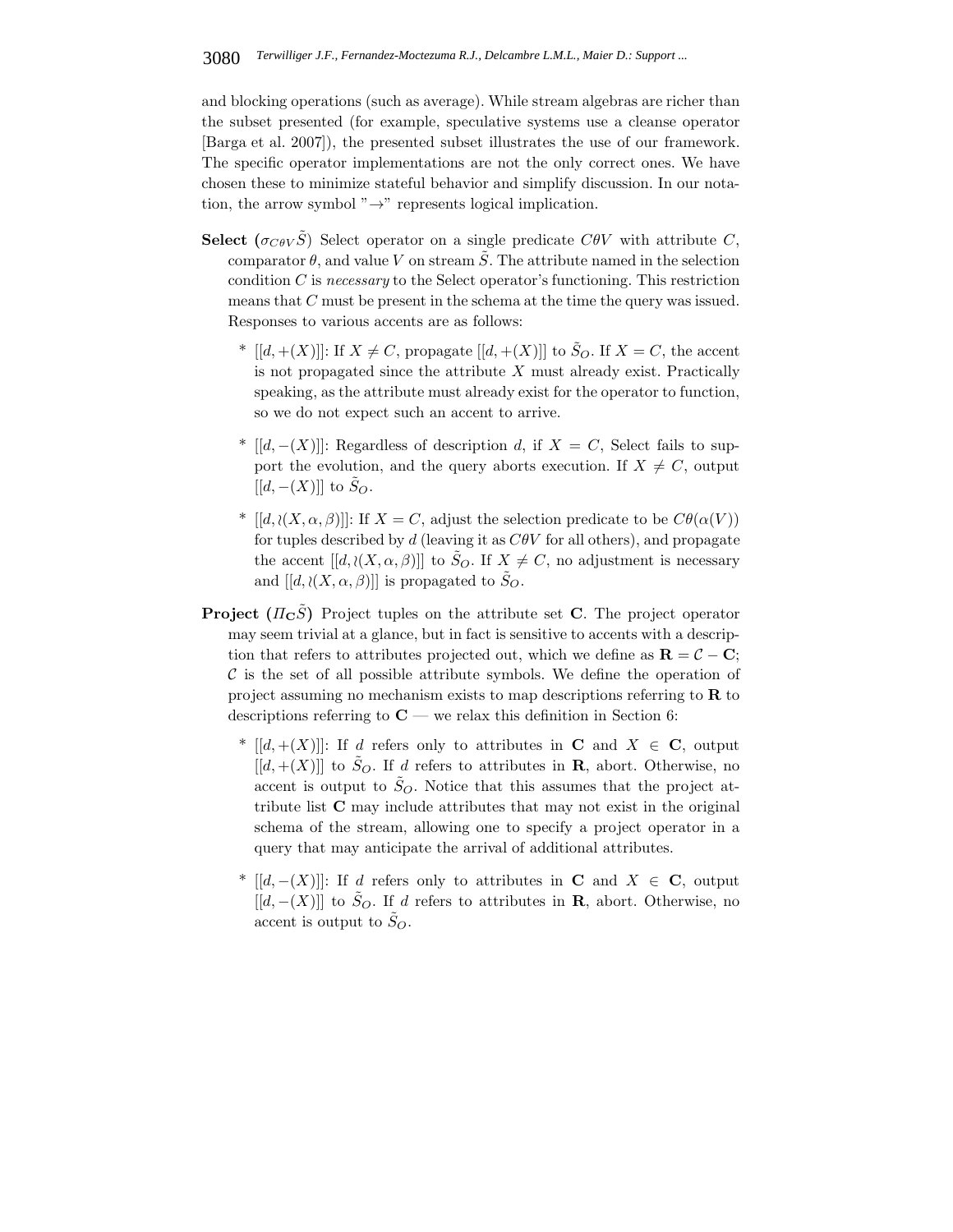- <sup>\*</sup>  $[[d, \langle (X, \alpha, \beta)]]$ : If d refers only to attributes in **C** and  $X \in \mathbf{C}$ , output  $[[d, \langle (X, \alpha, \beta)]]$  to  $\tilde{S}_O$ . If d refers only to attributes in **C** and  $X \notin \mathbf{C}$ , no accent is output. If d refers to attributes in **R**, then abort.
- **Union**  $(\tilde{S} \cup \tilde{T})$  Union of input streams  $\tilde{S}$  and  $\tilde{T}$ . Because tuples are defined as partial functions, there is no need for there to be union compatibility between S and T. To coordinate the processing of accents across input streams, we assume maintenance of input-related state to keep track of the descriptions we have seen on each input. By state we mean maintaining a list of received accents.
	- \*  $[[d, +(X)]]$ : W.l.o.g., assume the accent is seen on input  $\tilde{S}$ . If an accent adding attribute X is not in input  $\tilde{T}$ 's state, add  $[[d, +(X)]]$  to the state of input  $\tilde{S}$  and propagate  $[[d, +(X)]]$  to  $\tilde{S}_{Q}$ .

If an accent  $[[f,+(X)]]$  is in input  $\tilde{T}$ 's state:

- Replace  $[[f,+(X)]]$  with  $[[f \wedge \neg d,+(X)]]$  in input  $\tilde{T}$ 's state or remove  $[[f,+(X)]]$  from  $\tilde{T}$ 's state if  $f \to d$ .
- If  $d \nrightarrow f$ , add  $[[\neg f \wedge d, \neg (X)]]$  to  $\tilde{S}$ 's state and output  $[[\neg f \wedge d, \neg (X)]]$ to output stream  $\tilde{S}_O$ . The effect is to propagate a new accent to the output that covers tuples that were not described by a previously propagated accent.

For instance, consider a case where accent  $[[a = "FOO", +(X)]]$  is in input  $\tilde{T}$ 's state when accent  $[[b < 5, + (X)]]$  arrives on  $\tilde{S}$ . We perform three actions: First, replace the accent in  $\tilde{T}$  with  $\left[ a = \text{``FOO''} \land b \geq a \right]$  $[5, +(X)]$ , representing the predicate of tuples to watch for on input  $\tilde{S}$ with attribute X not yet added. Second, add accent  $[[a \neq "FOO" \wedge b \lt$ 5,  $+(X)$ ] to the input state of  $\tilde{S}$ , representing the set of tuples from  $\tilde{T}$ that have not yet added X. Finally, propagate accent  $[[a \neq "FOO" \wedge$  $b < 5, \pm (X)$ ], indicating the set of tuples that now have attribute X added to the output but were not yet added by the previous accent  $[[a = "FOO", +(X)]].$ 

As a simpler case, consider accent  $[[a = "FOO", +(X)]]$  in state for  $\tilde{T}$ when accent  $[[a = "FOO", +(X)]]$  arrives on  $\tilde{S}$ . All new incoming and outgoing tuples with  $a = "FOO"$  have added attribute X, so the accent is removed from state and no additional accent propagates.

\*  $[[d, -(X)]]$ : Union maintains state, but does not propagate a drop attribute accent until it has been seen on both inputs. W.l.o.g., assume the accent is seen on input  $\tilde{S}$ . If an accent dropping attribute X is not in input  $\tilde{T}$ 's state, add  $[[d, -(X)]]$  to state of input  $\tilde{S}$ , but propagate nothing.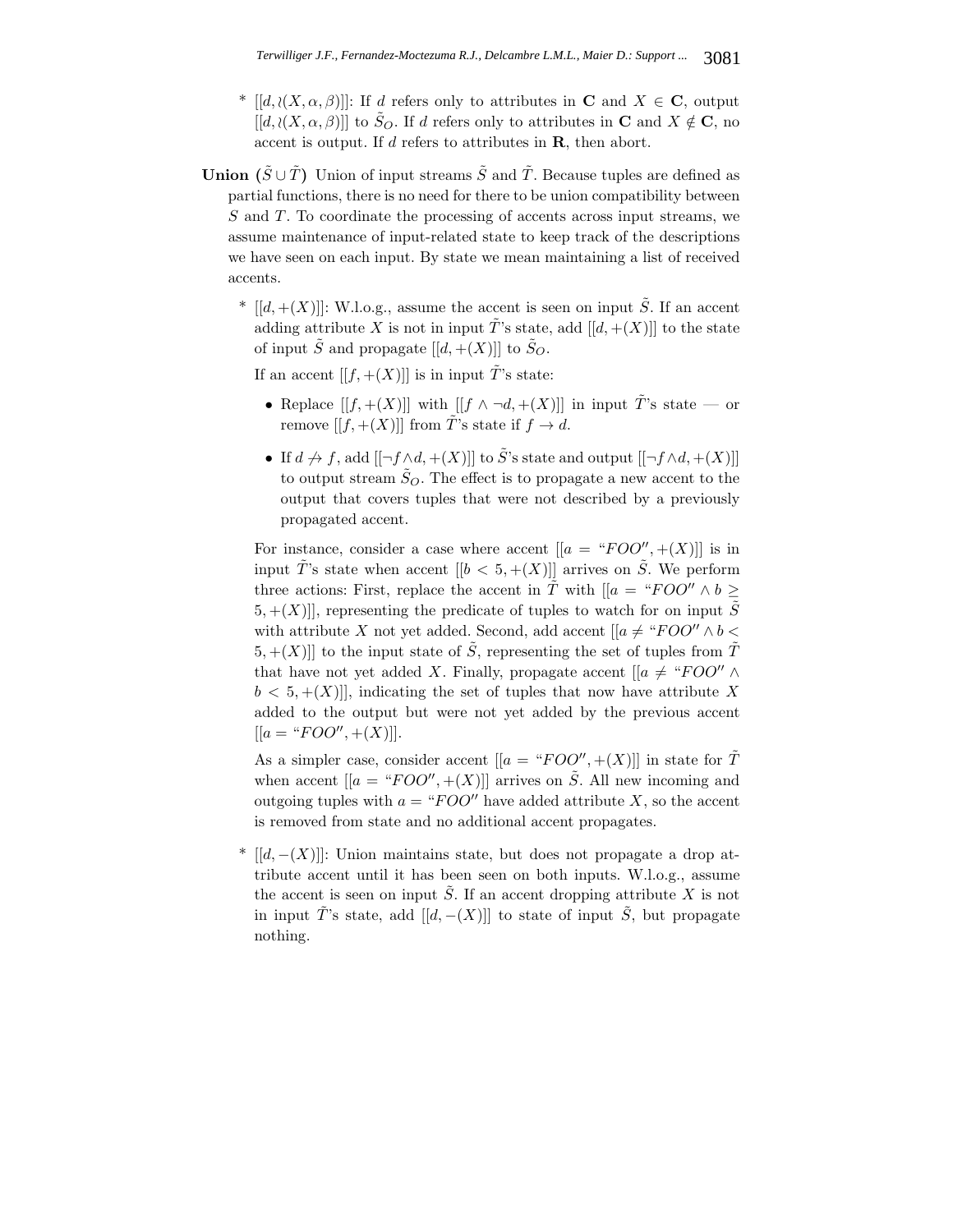If an accent  $[[f, -(X)]]$  is in input  $\tilde{T}$ 's state:

- Replace  $[[f, -(X)]]$  with  $[[f \wedge \neg d, -(X)]]$  in input  $\tilde{T}$ 's state or remove it if  $f \rightarrow d$ .
- If  $d \nightharpoonup f$ , add  $[[\neg f \wedge d, -(X)]]$  to input  $\tilde{S}'$ 's state.
- Output  $[[f \wedge d, -(X)]]$  to  $\tilde{S}_O$  (describing the set of tuples covered by both descriptions).
- <sup>\*</sup> [[d,  $\langle (X, \alpha, \beta)$ ]]: Union also does not propagate an accent with an Alter Data primitive until there is coordination. W.l.o.g., assume the accent is seen on input  $\tilde{S}$ . If no accent describing an Alter Data on X by  $\alpha$ is in input  $\tilde{T}$ 's state, any subsequent tuple t seen in input  $\tilde{S}$  will have its X value replaced with  $\beta(t(X))$  in  $\tilde{S}_O$ . The requirement to do that processing is represented by placing the accent  $[[d, \iota(X, \alpha, \beta)]]$  in input  $S$ 's state.

If an accent  $[[f, \lambda(X, \alpha, \beta)]]$  is in input  $\tilde{T}$ 's state:

• Replace  $[[f, \lambda(X, \alpha, \beta)]]$  with  $[[f \wedge \neg d, \lambda(X, \alpha, \beta)]]$  in input  $\tilde{T}$ 's state or remove it if  $f \rightarrow d$ . The effect of removing or contracting accent  $[[f, \lambda(X, \alpha, \beta)]]$  from the state of input  $\tilde{T}$  is that all subsequent tuples from t will not be altered (unless they match the new description). Hence, such tuples will propagate unaltered to output.

This scenario is illustrated in depth in Figure 2.

- If  $d \nrightarrow f$ , add  $[[\neg f \wedge d, \langle (X, \alpha, \beta)]]$  to input  $\tilde{S}$ 's state to indicate all subsequent tuples from  $\tilde{S}$  that match  $\neg f \wedge d$  should be altered.
- Output  $[[f \wedge d, \lambda(X, \alpha, \beta)]]$  to  $\tilde{S}_Q$ .

Note: this description of the Union operator is incomplete; to be complete, incoming accents may need to have their descriptions altered based on any Alter Data accents in the operator's state.

- **Join**  $(\tilde{S} \boxtimes_{\mathcal{J}(C_{\tilde{S}}, C_{\tilde{T}})} \tilde{T})$  Join input streams  $\tilde{S}$  and  $\tilde{T}$  using equi-join conditions  ${\cal J},$  which reference attributes  $C_{\tilde S}$  and  $C_{\tilde T}$  from streams  $\tilde S$  and  $\tilde T$  respectively. Join's behavior on accents that reference the join attributes are operationally the same as Union, i.e., there needs to be synchronization before propagation, and that synchronization is irrespective of the specific join condition  $\mathcal{J}$ . Similar to Select, dropping attributes named in the join condition causes Join to fail.
	- \*  $[[d,+(X)]]$ : W.l.o.g., assume the accent is seen on input  $\tilde{S}$ . If an accent adding attribute X is not in input  $\tilde{T}$ 's state, add  $[[d, +(X)]]$  to state of input  $\tilde{S}$  and output  $[[d,+(X)]]$  to  $\tilde{S}_O$ . If an accent adding attribute X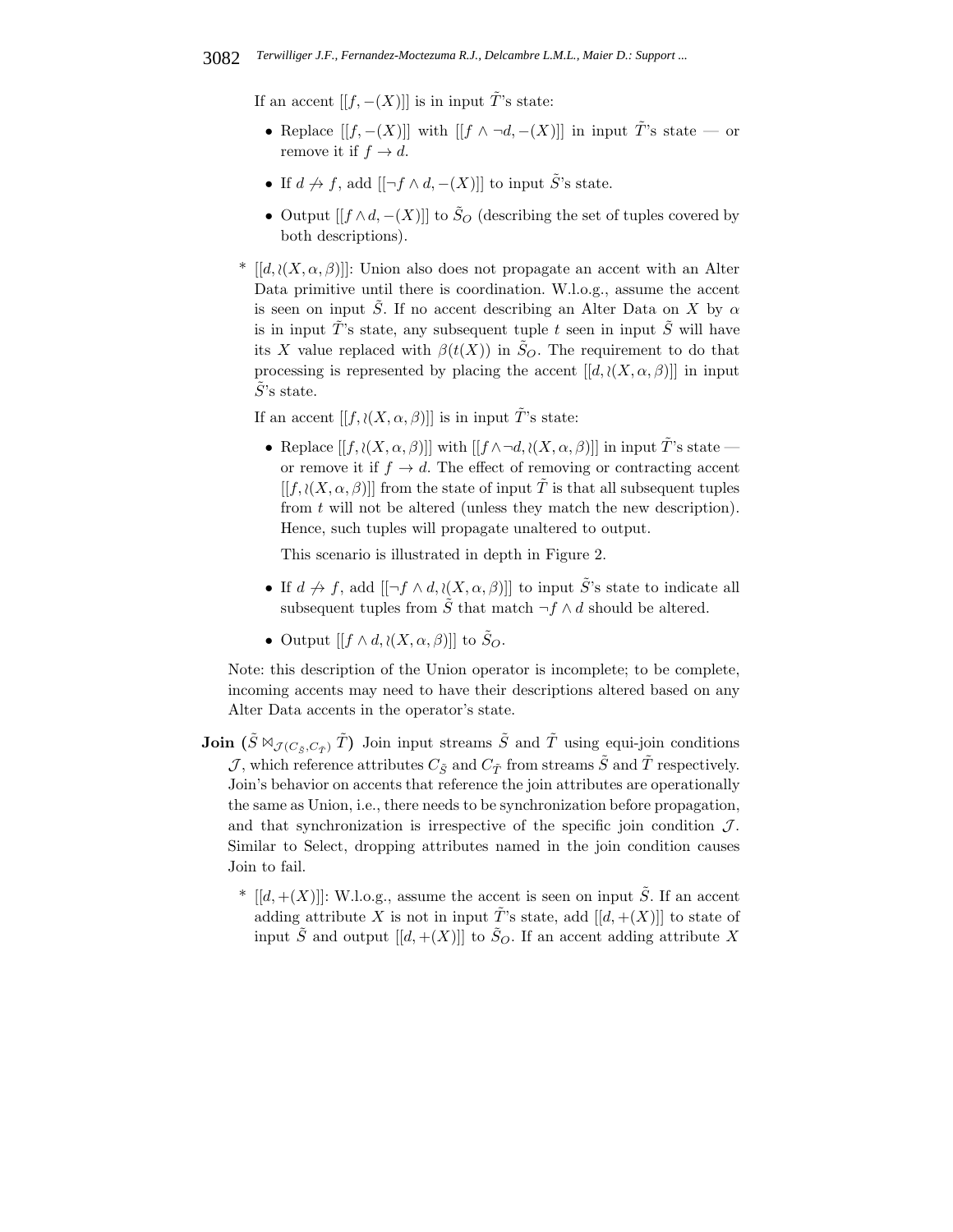

An accent with evolution primitive  $\wr$  (X,  $\alpha$ ,  $\beta$ ) and predicate t > 15 arrives on the operator's second input. Send [[t > 10  $\wedge$  t > 15,  $\wr$ (X,  $\alpha$ ,  $\beta$ )]] to output.

Figure 2: An example of the Union operator responding to accents on both inputs.

is in input  $\tilde{T}$ 's state ([[f, +(X)]]), abort execution (fail), since duplicate attributes (even from distinct streams) are not allowed, and we assume schema disjointness.

- <sup>\*</sup> [[d, –(X)]]: If  $X \in (C_{\tilde{\sigma}} \cup C_{\tilde{\tau}})$ , fail; otherwise, propagate the accent.
- \*  $[[d, \langle (X, \alpha, \beta)]]$ : W.l.o.g., assume the accent is seen on input  $\tilde{S}$  and no accent describing an Alter Data on X by  $\alpha$  is in input  $\tilde{T}$ 's state. Any subsequent tuple t seen in input  $\tilde{S}$  must have its X component replaced by  $\beta(t(X))$  before the join occurs. We indicate that action by adding  $[[d, \langle (X, \alpha, \beta)]]$  to input  $\tilde{S}$ 's state. If an accent  $[[f, \langle (X, \alpha, \beta)]]$  is in input  $\tilde{T}$ 's state:
	- Replace  $[[f, \iota(X, \alpha, \beta)]]$  with  $[[f \wedge \neg d, \iota(X, \alpha, \beta)]]$  in input  $\tilde{T}$ 's state — or remove it if  $f \to d$  — with the effect that the operator will no longer alter  $t$  for tuples matching description  $f$ .
	- If  $d \nrightarrow f$ , add  $[[\neg f \wedge d, \langle (X, \alpha, \beta)]]$  to input  $\tilde{S}'$ 's state to indicate that subsequent matching tuples on  $\tilde{S}$  will be altered by  $\beta$ .
	- Output  $[[f \wedge d, \lambda(X, \alpha, \beta)]]$  to  $\tilde{S}_O$ .

Note that, because the join condition  $\mathcal J$  is an equi-join, we need not alter condition  $\mathcal J$  on arrival of  $\wr$  primitives. Such primitives only propagate when they arrive on both inputs, and thus the attributes must still be equal between the two inputs.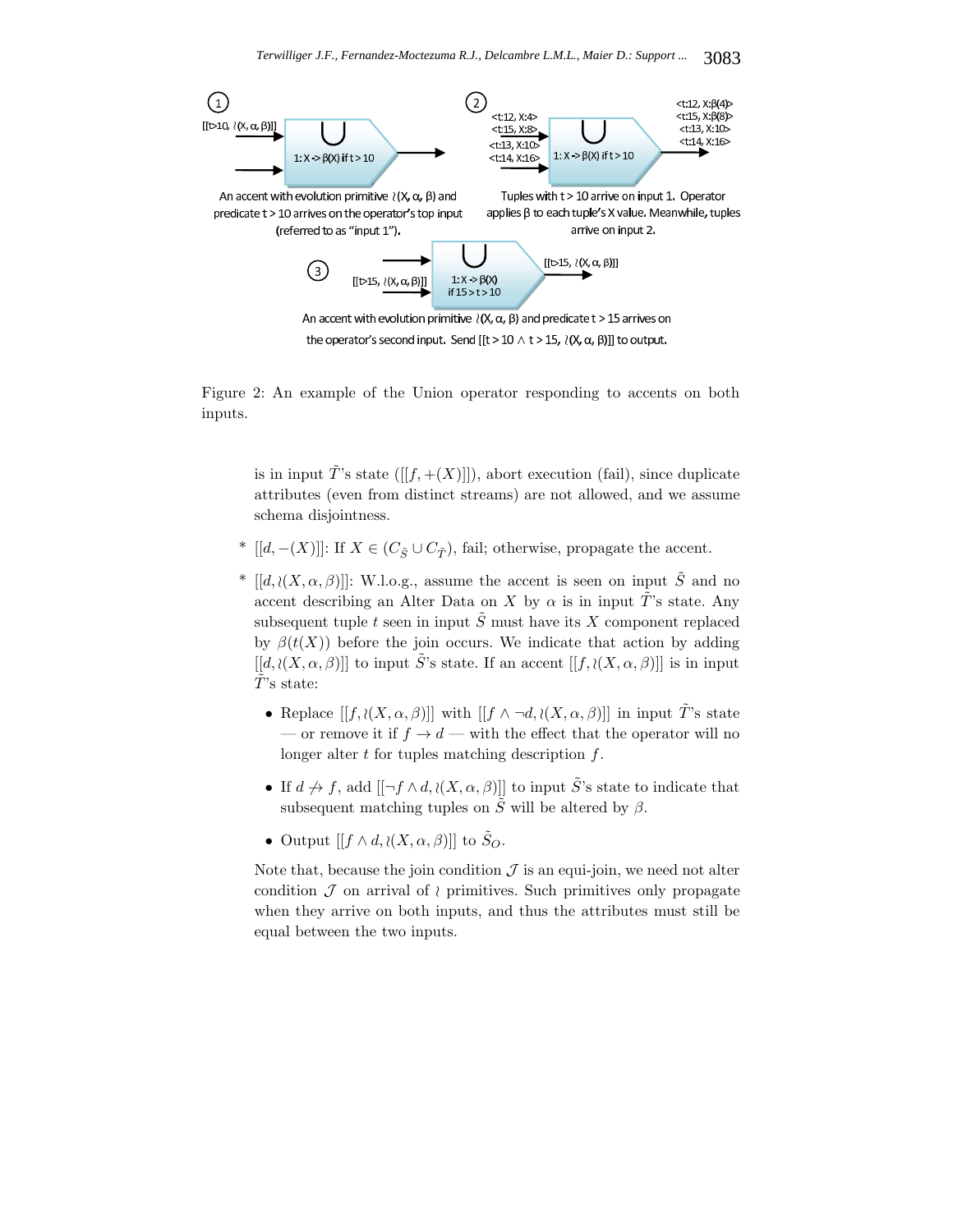We expect that in practice the set of attributes on which descriptions are defined and the set of attributes on which evolution primitives are defined do not generally overlap. The definition of Join specified here would be complicated by considering cases where those two sets of attributes overlap.

- **Window**  $(W_{\mathbf{C},wid}^w \tilde{S})$  Consider a windowing operator for input stream  $\tilde{S}$ , argument attributes **C**, output attribute wid, and windowing function  $w : \mathbf{C} \to$ wid. The Window operator applies a function w to  $t[\mathbf{C}]$  for tuples  $t \in \tilde{S}$  to produce a Window ID, most often used for grouping by subsequent aggregate operators. Attributes in **C** are *essential* to Window's operation.
	- <sup>\*</sup>  $[[d, +(X)]]$ : By our validity conditions,  $X \notin \mathbf{C}$  (as with Select, in practice this check is not necessary as the attribute already exists). Thus, Window propagates  $[[d, +(X)]]$  to  $S_O$ .
	- <sup>\*</sup> [[d, –(X)]]: Regardless of description d, if  $X \in \mathbb{C}$ , Window fails to support the evolution, and the query aborts execution. If  $X \notin \mathbb{C}$ , Window propagates  $[[d, -(X)]]$  to  $S_O$ .
	- <sup>\*</sup>  $[[d, \langle (X, \alpha, \beta)]]$ : If  $X \in \mathbb{C}$ , adjust the windowing function to operate on  $\beta(X)$  for tuples described by d, and the accent is not emitted in  $\tilde{S}_O$ . If  $X \notin \mathbf{C}$ , make no adjustment and output  $[[d, \mathcal{X}, \alpha, \beta]]$  to  $\tilde{S}_Q$ .
	- <sup>\*</sup> In all cases, if the description d in accent  $[[d, e]]$  refers to attributes in **C**, use the windowing function  $w$  to reconstruct a new description  $d'$  that refers instead to the new windowing attribute  $wid.$  Clearly, the original accent should not propagate unaltered because its description refers to attributes that will likely be dropped by a later operation. Accents should thus "move" to the new windowing attribute, which is difficult because the windowing attribute is likely at a lower granularity than the other attributes. Thus, accents are "moved" slightly to accommodate the window boundaries.

For instance, if an accent with description  $t > 10 \wedge region = A$  arrives at a windowing operator that windows on attribute  $t$ , replace the description with  $wid > z \wedge region = A$ , where  $z = w(10) + 1$  (i.e., the next window after the window that time value 10 is in). Also, if  $e = \langle (X, \alpha, \beta) \rangle$ , add  $[[t > 10 \wedge t \leq b \wedge region = A, \langle (X, \alpha, \beta) ]]$  to the input state of  $\tilde{S}$  where b is the value of  $t$  that marks the boundary between the window  $z$  and the previous one. All tuples that match the accent in the state have function  $\beta$  applied as necessary so that the Alter Data accent effectively begins along a window boundary.

**Aggregate** ( $\gamma_{\mathbf{G},\mathbf{E}}^f S$ ) Aggregation operator with aggregate function f, grouping attributes  $\bf{G}$ , and exclusion attributes  $E$  on input  $S$ . This operator performs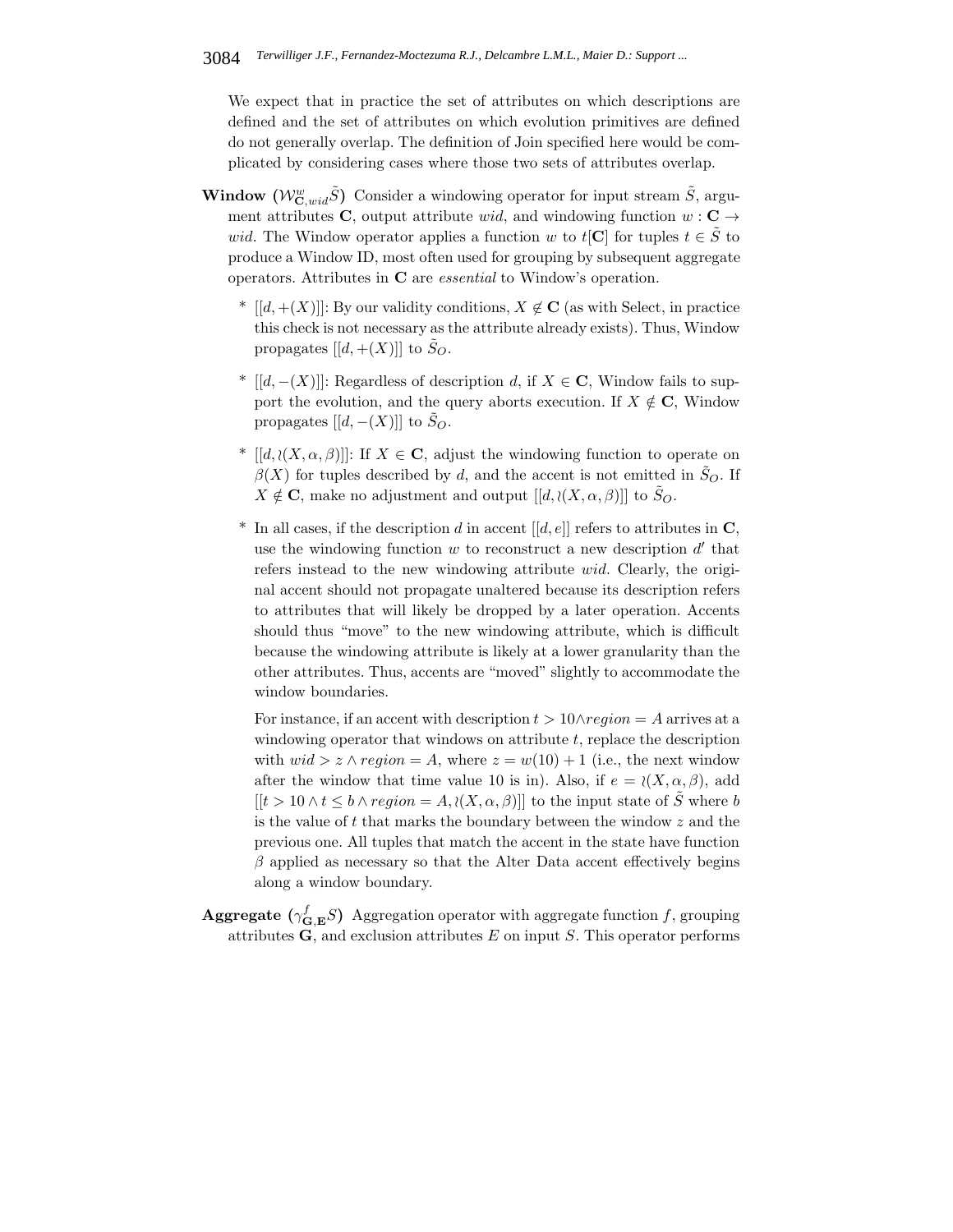a grouping operation, similar to the GROUP BY clause in SQL. The operator partitions the input tuples of stream  $S$  according to their values for attributes G, and produces the result of the aggregation function for each partition. Unlike the traditional GROUP BY clause (and also unlike the standard stream query aggregate operator as used in Figure 1), rather than specify the attributes to aggregate (such as the t attribute in the example in Section 2) we specify the attributes that should not be aggregated (such as the ts and s attributes in the same example). In other words, the operator ignores attributes **E** (i.e., the excluded attributes) and aggregates on all other non-grouping attributes. This method of specification allows data found in newly added attributes to be aggregated (such as the pressure attribute in Example 2 in Section 2):

- <sup>\*</sup>  $[[d, +(X)]]$ : If  $X \in \mathbf{E}$ , do nothing. If  $X \notin \mathbf{E}$ , propagate  $[[d, +(X)]]$  to  $\tilde{S}_O$ , adjust internal aggregation to apply the aggregate  $f$  to the  $X$  attribute of all tuples described by d.
- <sup>\*</sup> [[d, –(X)]]: If  $X \in \mathbf{E}$ , do nothing. If  $X \in \mathbf{G}$ , abort the query because Aggregate fails to support the evolution. If  $X \notin \mathbf{G}$ , propagate  $[[d, -(X)]]$ to  $S_O$ , and purge any partial aggregates that may appear in state for attribute  $X$  that match description  $d$ , since that data has effectively been dropped.
- <sup>\*</sup>  $[[d, \langle (X, \alpha, \beta)]]$ : If  $X \in \mathbf{E}$ , do nothing. If d refers to any attributes but those in **G**, then abort. Otherwise, propagate the accent to output. Since partial aggregates are being computed, apply  $\alpha(X)$  to computations in memory. In other words, tuples that match description d may appear both before and after the accent arrives and has been propagated. Since the accent propagates immediately, any tuples that arrived *before* the accent will now contribute to output that appears *after* the accent. Thus, applying  $\alpha X$  to all partial computations assures that all data for a particular aggregation is subject to the post-accent semantics, regardless of the arrival order of tuples and accents. So, for instance, if tuples arrive expressed in Fahrenheit and, mid-computation, an accent arrives changing to Celsius, the operator converts partially aggregated results to Celsius regardless of the units used for each input tuple.

# **5 Correctness of Accent Propagation and Processing**

In Section 4, we described the operational handling of accents by operators in an algebra and the affect this handling has in accent-related state. In this section, we present some notions of correctness. We introduce two such notions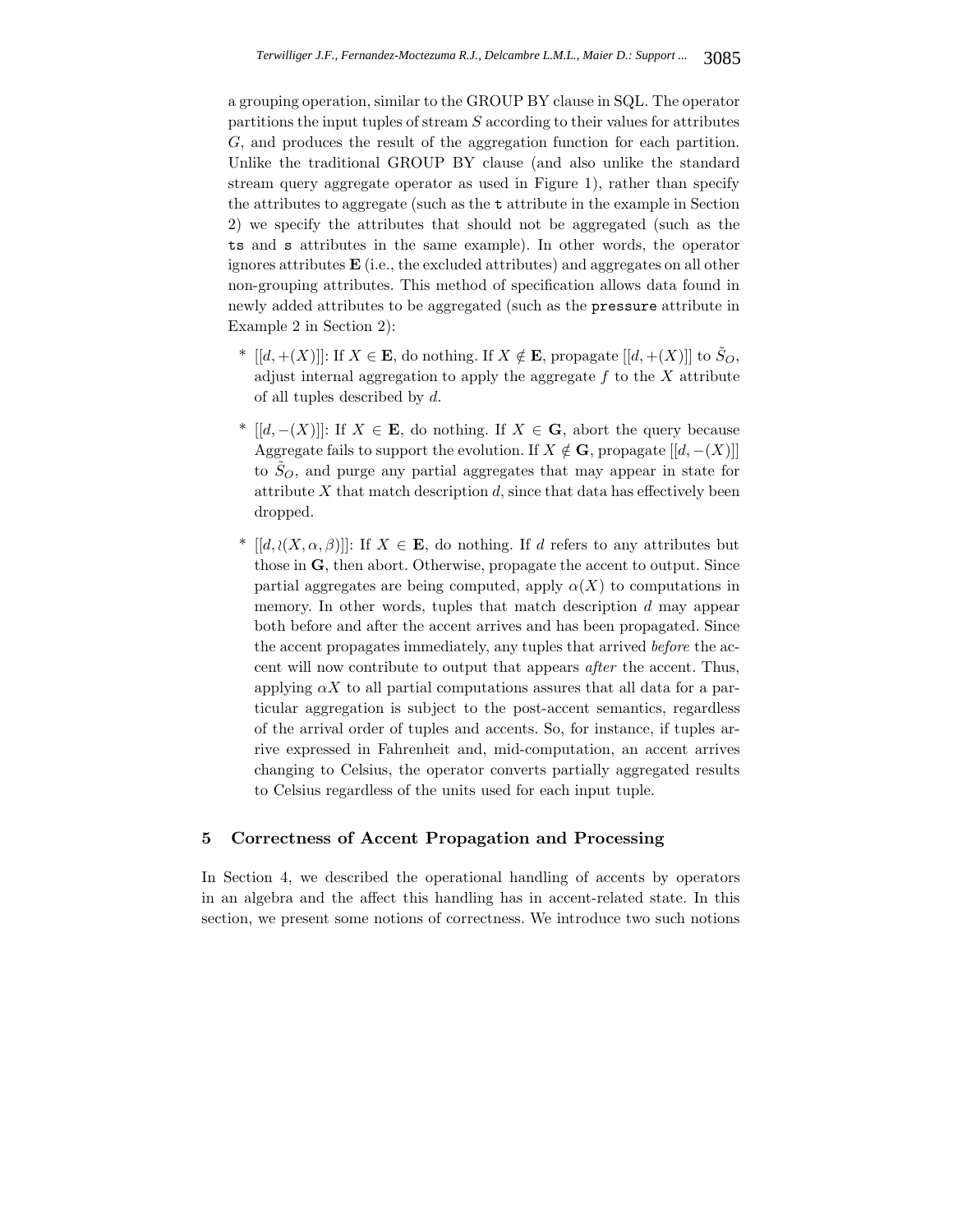— *propagation correctness* and *point-in-time correctness* — and spend most of the section describing the latter.

*Propagation correctness* is a sentiment that when an accent enters a query, the operators in that query make a best effort to propagate the accent to query output (short of operator abort or impossibility due to attributes missing in operator output). In addition, query output is valid with respect to the Add and Drop Attribute properties introduced in Section 3. There, we introduced accents as a means to convey schema evolution signals in a stream. With propagation correctness, we also imbue accents with an intent to propagate. Alternative correctness models are possible; for instance, consider a system that, rather than propagating an Alter Data accent, captures them in an operator's state and effectively undoes all of its effects. Returning to the example of Figure 1, operators could absorb Alter Data accents and then transform all subsequent incoming tuples accordingly. Thus, though data may arrive at the first operator as a mixture of Fahrenheit and Celsius, all data would emerge in Fahrenheit — the original semantics for the stream. The data that emerges from the operator is still correct, but even if all sensors switch to Celsius data, the query would still produce data in Fahrenheit. Propagation correctness ensures that the semantics of a query's output evolve as its input evolves, which gives application clients the choice as to how to deal with evolving data.

The operators as defined in Section 4 are correct by construction with respect to propagation. Each operator propagates all accents except when the accent causes an operator to cease functioning or if the accent description or primitive refers to attributes that do not and cannot exist in the operator output. Queries are thus correct in this respect by induction over individual operators.

*Point-in-time correctness* captures the notion that operators produce correct results with respect to data. We draw inspiration for point-in-time correctness from the CEDR stream system [Barga et al. 2007]. In CEDR, operators can work on data that may be retracted in the future; the correctness of how an operator acts on such data is guaranteed by comparing the output of the operator against what the operator would have output if the input was already in its final state. The definition of a CEDR operator on retraction-free data is then used as a baseline semantics against which the semantics of the operators in the presence of retractions are compared.

We adopt a similar approach with accents; we can prove an operator's behavior on a snapshot of accented input to be correct by comparing it against the operator's behavior on the same snapshot that has been restructured so that it is essentially unaccented, where all tuple data occurs together. We call this restructured stream a *canonical accented stream prefix*.

Let  $s = (s_1, s_2, \ldots, s_n)$  represent a finite substream in an accented stream  $\tilde{S}$ . A *replacement* for that substream is another finite substream  $t = (t_1, t_2, \ldots, t_n)$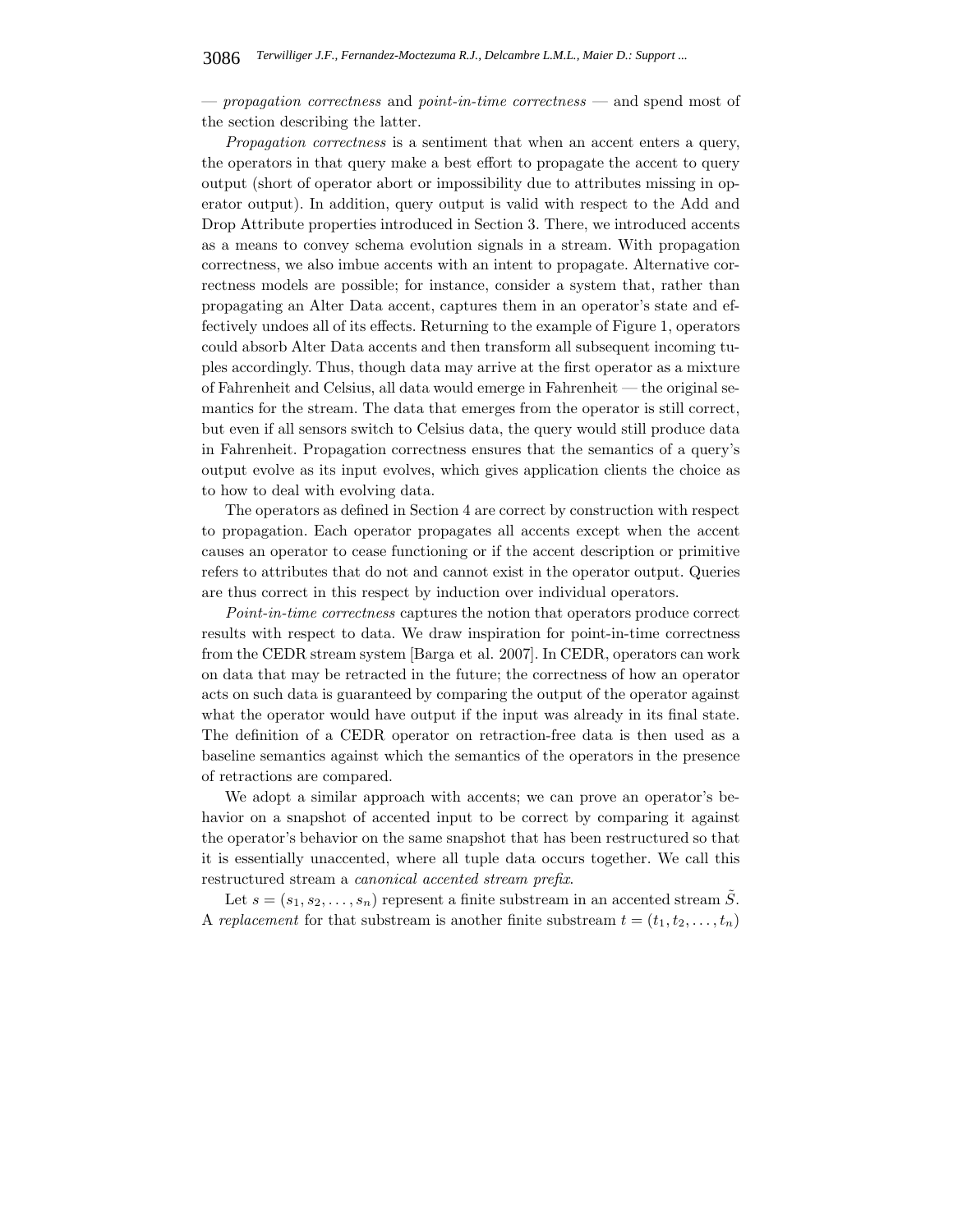such that replacing s with t in-place in  $\tilde{S}$  does not affect the information content of the stream. By "information content", we mean that + and − primitives still have valid placement, e.g. one cannot add an attribute that already exists. Also, tuples must still respect the equivalence relations that are induced by  $\wr$  primitives, that tuples on either side of an Alter Data primitive may be compared via the primitives  $\alpha$  function. For instance,  $([[d, e]], t)$  is a replacement for  $(t, [[d, e]])$  for any tuple  $t$  that does not match description  $d$ . Two finite substreams of accented streams  $\tilde{S}$  and  $\tilde{S}'$  are *content equivalent*  $\tilde{S} \equiv \tilde{S}'$  if one can transform  $\tilde{S}$  into  $\tilde{S}'$ using replacements.

A finite substream of an accented stream is *canonical* when all accents with a + primitive appear at the beginning of the substream, followed by all tuples, followed by all accents with a  $\wr$  primitive, and ending with all accents with a  $$ primitive. To *canonize* a substream  $\tilde{S}$  is to find a canonical substream (denoted as  $\hat{S}$ ) that is content equivalent to the original substream. A canonical substream thus represents a point in time for query output that looks very much like a relation, where the query output is aware of all attributes that exist or have ever existed up to that point and all data has the semantics as it existed at the time of query specification. That the  $\wr$  primitives are moved to the end of the substream rather than the beginning is a convenience that makes proofs more straightforward.

We use canonization as part of our formal descriptions; operators do not canonize results as part of their operation, nor do they require canonized input. As mentioned before, we use point-in-time correctness in this paper on a snapshot of accented input, which is not the same as simply taking the current state of a query's output. This distinction is not necessary for many operators, but is important for operators that maintain state. For instance, the aggregation operator technically will not produce results for an aggregation until it has received a clear signal — a punctuation in Niagra or a CTI in CEDR — that the tuples in a given aggregation window have all been accounted for. In other words, an aggregate operator that takes the average of all temperatures from sensor 1 between 3:00 and 4:00 cannot produce a result until it has some guarantee that all such tuples have arrived. The mere presence of a tuple that arrives from 4:05 is insufficient, as the tuples may arrive out of order. A full point-in-time correctness proof for a stateful operator must thus take punctuation into consideration.

For an operator implementation to be point-in-time correct on a snapshot of accented input, it must respect the commutativity diagram in Figure 3 on any input where the query does not abort. The diagram states that for a given set of accented input substreams, the operator produces accented output substreams whose canonical versions are equivalent to the output the operator produces on canonical input. Accents in output streams must respect accent properties, e.g., that following a drop attribute accent in a stream, all tuples matching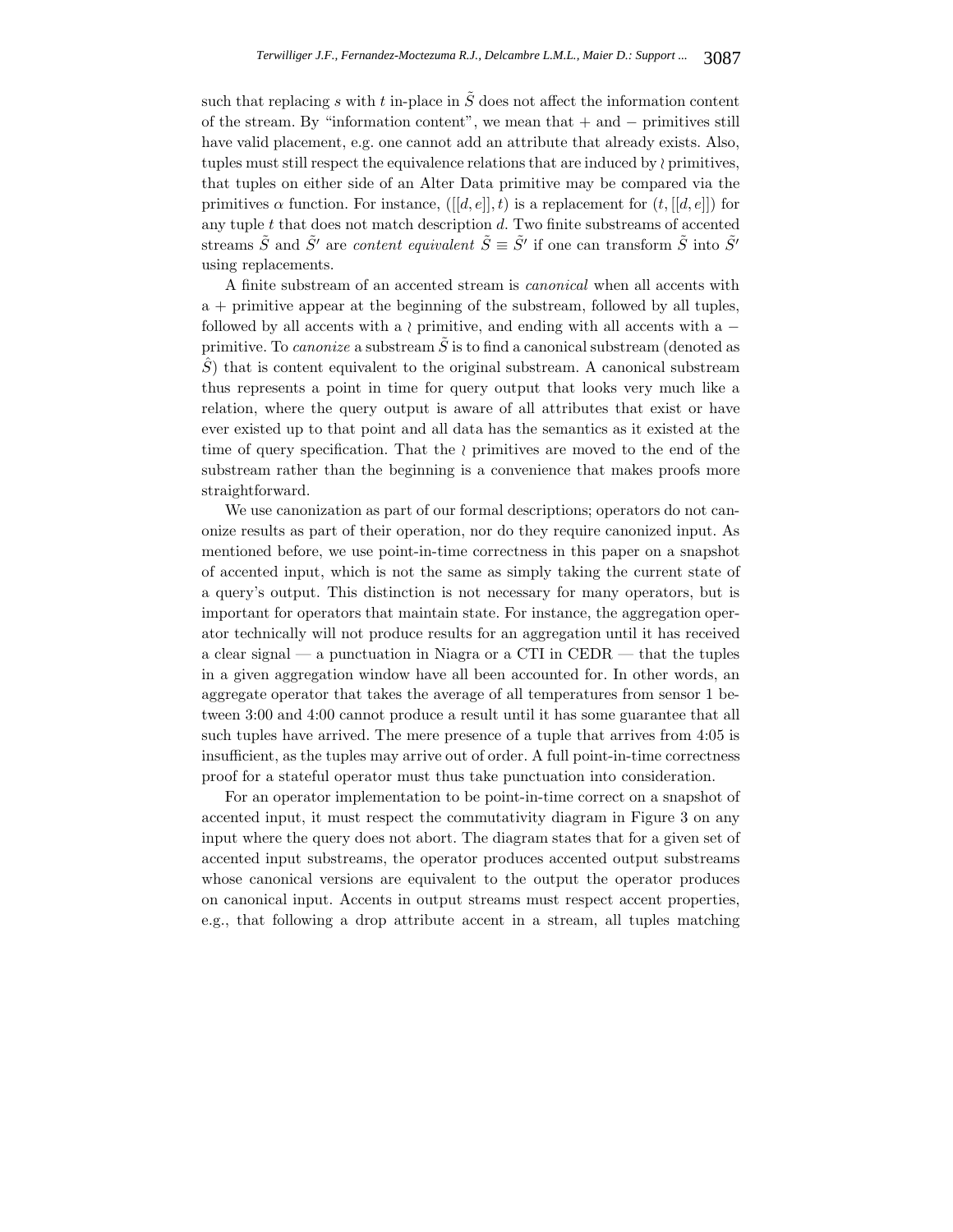

Figure 3: Commutativity diagram for an operator  $Op$ . Top: Accented streams are processed Op on inputs  $\tilde{S}_i$  to output accented streams  $\tilde{T}_i$ . Bottom: Canonical version of the input substreams  $S_i$  result in canonical output substreams  $T_i$ . Accented substreams can be canonized on both ends to show equivalence.

the accent's description are undefined for the dropped attribute. Our notion of correctness implies that there is no information loss due to accent-aware stream processing.

## **5.1 Replacement Equivalences**

This section details a list of replacement equivalences that can be applied to an accented stream to create another, content-equivalent accented stream by commuting stream elements. Each individual replacement can be proven correct trivially based on the properties of valid streams, which is to say that accents in the stream are faithful to the tuples they represent. For instance, if one finds accent  $[[d,+(X)]]$  in the stream, the stream would not be valid if the accent were immediately preceded by a tuple that satisfies  $d$  and is defined on  $X$ , for in that case the accent does not correctly model the content of the stream.

There are several replacement rules that describe how to commute items in an accented stream:

**Commute accent with tuple not matching the accent's description:**  $([[d, e]], t) \equiv (t, [[d, e]])$  for any tuple t that does not match description d.

**Commute accents with non-overlapping descriptions:**  $([[d, e]], [[d', e']]) \equiv([[d', e']], [[d, e]]) \text{ if } d \wedge d' = false.$ 

#### **Commute accents with non-overlapping primitive attributes:**

 $([[d, e]], [[d', e']]) \equiv [[[d', e']], [[d, e]])$  if e and e' do not refer to the same attribute and neither  $e$  nor  $e'$  are Alter Data primitives.

#### **Commute Add Attribute with tuple not defined on attribute:**

 $([[d, +(X)]], t) \equiv (t, [[d, +(X)]])$  for any tuple t that matches description d and for which  $t(X)$  is undefined.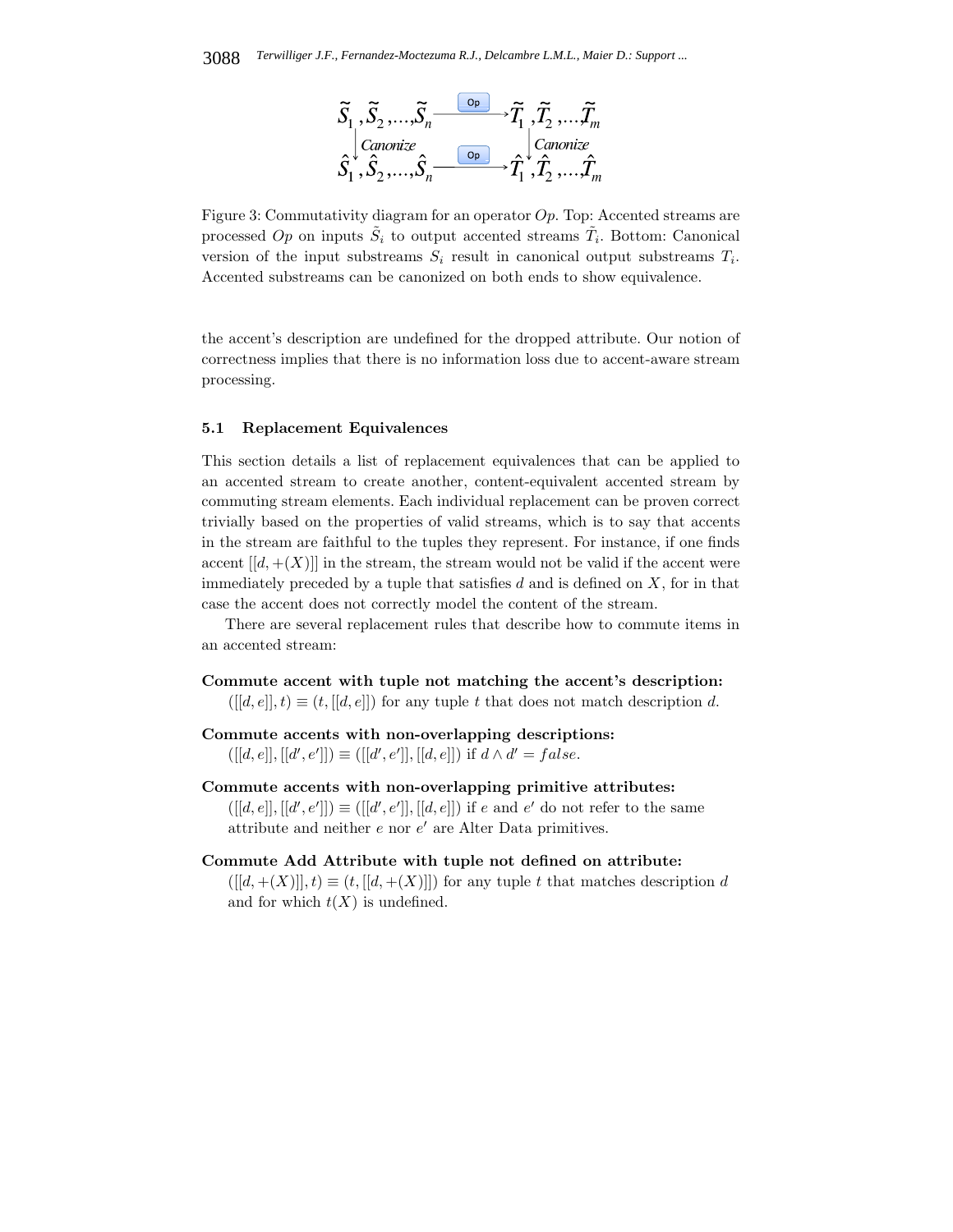## **Commute Drop Attribute with tuple not defined on attribute:**

 $([[d, -(X)]], t) \equiv (t, [[d, -(X)]])$  for any tuple t that matches description d and for which  $t(X)$  is undefined.

#### **Commute Alter Data with tuple, data adjusted:**

 $([[d, \iota(X, \alpha, \beta)]], t) \equiv (t', [[d, \iota(X, \alpha, \beta)]])$  for any tuple t that matches description d and  $(\forall_{B \in \mathcal{C}, B \neq X} (t(B) = t'(B))) \wedge (\beta(t(X)) = t'(X)).$ 

#### **Commute Alter Data with accent:**

 $([[d, \lambda(X, \alpha, \beta)]], [[d', e]]) \equiv([[d'', e]], [[d, \lambda(X, \alpha, \beta)]])$  if  $d' \rightarrow d, d'$  is defined on X, and  $d'' = d$  except that if  $d(X) = (\theta, c), d''(X) = (\theta, \beta(c))$ . (Note that if  $d' \to d$ , then  $d'' \to d$  as well, so this equivalence can be applied in either direction).

We note that each of these commutations is content preserving by definition. For instance, the Commute Drop Attribute with tuple rule holds because moving a tuple past a Drop Attribute accent does not affect the applicability of the  $\alpha$  accent  $\alpha$  it is still the case that all matching tuples following the accent hold the appropriate property in that they lack the dropped attribute. We also define replacement rules not pertaining to commutativity:

**Divide/combine descriptions:**  $([[d, e]]) \equiv([[d_1, e]], \ldots, [[d_n, e]])$  if

 $d = \bigvee_{i \in \{1...n\}} d_i$ , and, for any  $i \neq j$ ,  $d_i \wedge d_j = false$ ). This rule describes how to break an accent into "smaller" accents. In particular,  $([[d, e]] \equiv([[d \wedge (c\theta v), e]], [[d \wedge (c\theta' v), e]])$  for an attribute c, value v, and comparators  $\theta$  and  $\theta'$  that are complements of one another (e.g.,  $\lt$  and  $\geq$ ).

#### **Annihilation of opposing additions and deletions:**

 $([[d, -(X)]], [[d, +(X)]]) \equiv([[d, +(X)]], [[d, -(X)]]) \equiv ().$ 

**Annihilation of Alter Data accents with inverted functions:**  $([[d, \lambda(X, \alpha, \beta)]], [[d, \lambda(X, \beta, \alpha)]]) \equiv ().$ 

## **Composition of Alter Data accents:**

 $([[d, \iota(X, \alpha, \beta)]], [[d, \iota(X, \gamma, \delta)]]) \equiv ([[d, \iota(X, \gamma \circ \alpha, \beta \circ \delta)]]).$ 

## **5.2 Canonization**

The intuition behind content equivalence and canonization is similar to the concepts of conflict equivalence and conflict serializability in transaction management. In transaction management, given a sequence of database actions from several transactions, one can construct a conflict-equivalent schedule by commuting two actions that do not cause a write conflict. The goal of such commuting is to attempt to construct a conflict-equivalent schedule that is grouped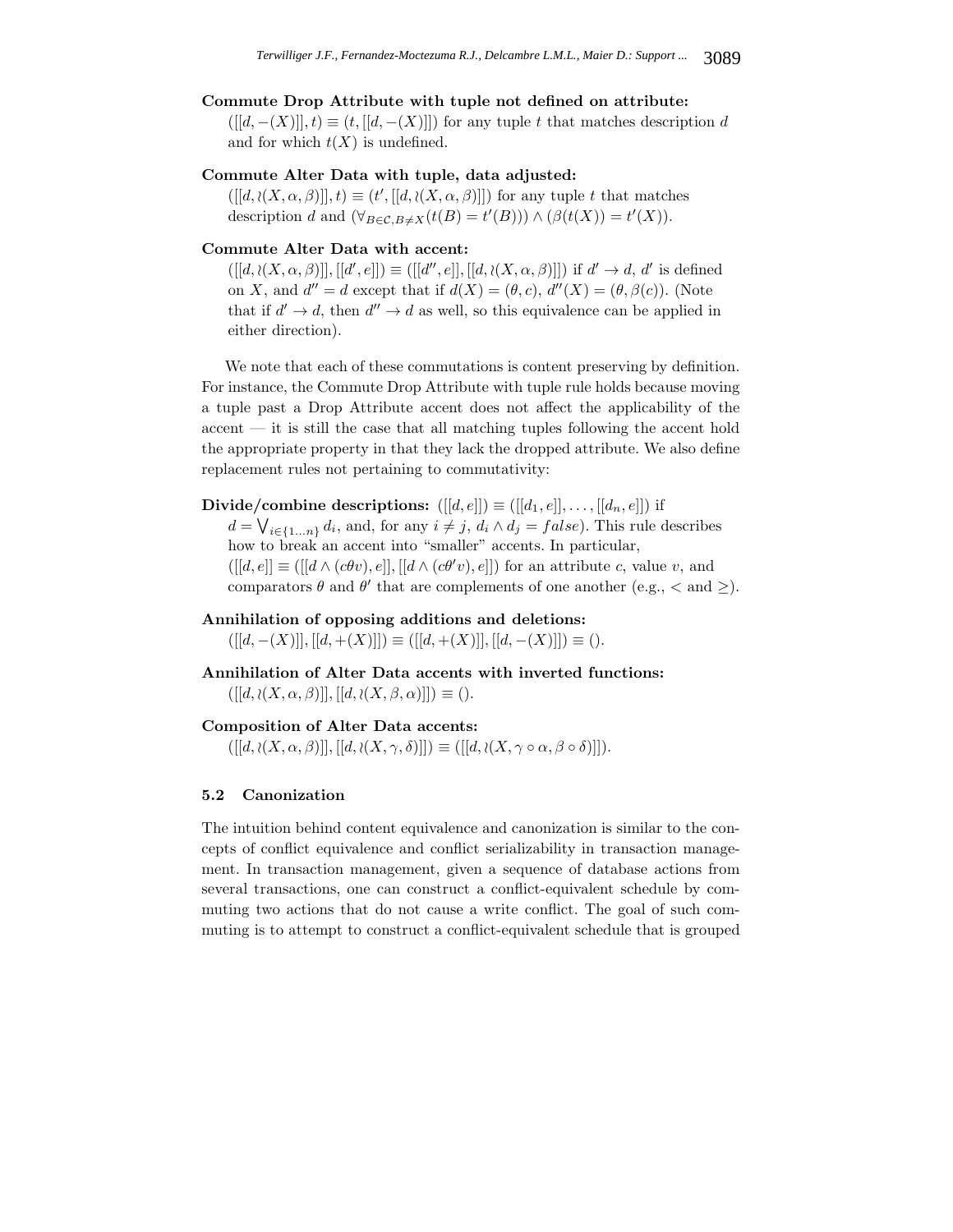by transaction. Constructing a canonized stream is similar in principle in that it uses replacements to group together stream elements by their type.

Unlike conflict serializability, any accented stream can be canonized. To prove this property, we can take any two adjacent accents in a valid accented stream that are not in canonical order  $-$  for instance, a tuple occurring before an Add Attribute accent — and use replacements to construct a content equivalent stream with the accents in question replaced with items in canonized order. A full proof means showing that any arbitrary pair of out of order items — whose cases we now enumerate — can be replaced to be in canonical order.

**Proposition:** Any accented stream can be canonized.

- **Case 1: Tuple before Add Column:** Let  $(t, [[d, +(X)]])$  be adjacent items in a valid stream. We know that tuple  $t$  is not defined on attribute  $X$  if it satisfies description d, or the stream would not be valid (the tuple would have an attribute not yet available to it). Therefore,  $(t, [[d, +(X)]]) \equiv ([[d, +(X)]], t)$ by the "Commute accent with tuple not matching the accent's description" replacement if  $t$  does not satisfy  $d$ , and by the "Commute Add Attribute with tuple not defined on attribute" replacement otherwise.
- **Case 2: Tuple after Alter Data:** Let  $([[d, (X, \alpha, \beta)]]$ , t) be adjacent items in a valid stream. If t does not satisfy description  $d$  or is not defined on attribute X, then  $([[d, \lambda(X, \alpha, \beta)]], t) \equiv (t, [[d, \lambda(X, \alpha, \beta)]])$  by the same replacement rules as Case 1. If  $t$  satisfies description  $d$  and is defined on  $X$ , then  $([[d, \iota(X, \alpha, \beta)]], t) \equiv (t', [[d, \iota(X, \alpha, \beta)]])$  by the "Commute Alter Data with tuple, adjusted for function" replacement, where  $t'$  is the tuple that results from replacing  $t(X)$  with  $\beta(t(X))$  in accordance with the replacement rule definition.
- **Case 3: Tuple after Drop Column:** Let  $([[d, -(X)]]$ , t) be adjacent items in a valid stream. We know that tuple  $t$  is not defined on attribute  $X$  if it satisfies description d, or the stream would not be valid (the tuple would have an attribute not available to it anymore). Therefore,  $([[d, -(X)]]$ ,  $t]] \equiv$  $(t, [[d, -(X)]])$  by the "Commute accent with tuple not matching the accent's description" replacement if t does not satisfy d, and by the "Commute Drop Attribute with tuple not defined on attribute" replacement otherwise.

## **Case 4: Drop Attribute before Add Attribute:** Let ([[d, −(X)]],

 $[[d',+(Y)]]$  be adjacent accents in a valid stream. If  $X=Y$ , then neither d nor  $d'$  is defined on X. So,

 $([[d, -(X)]], [[d', +(X)]])$  $\equiv([[d \wedge \neg d', -(X)]], [[d \wedge d', -(X)]], [[d \wedge d', +(X)]], [[d' \wedge \neg d, +(X)]])$  (by divide description rule)  $\equiv([[d \wedge \neg d', -(X)]], [[d' \wedge \neg d, +(X)]])$  (by annihilation rule)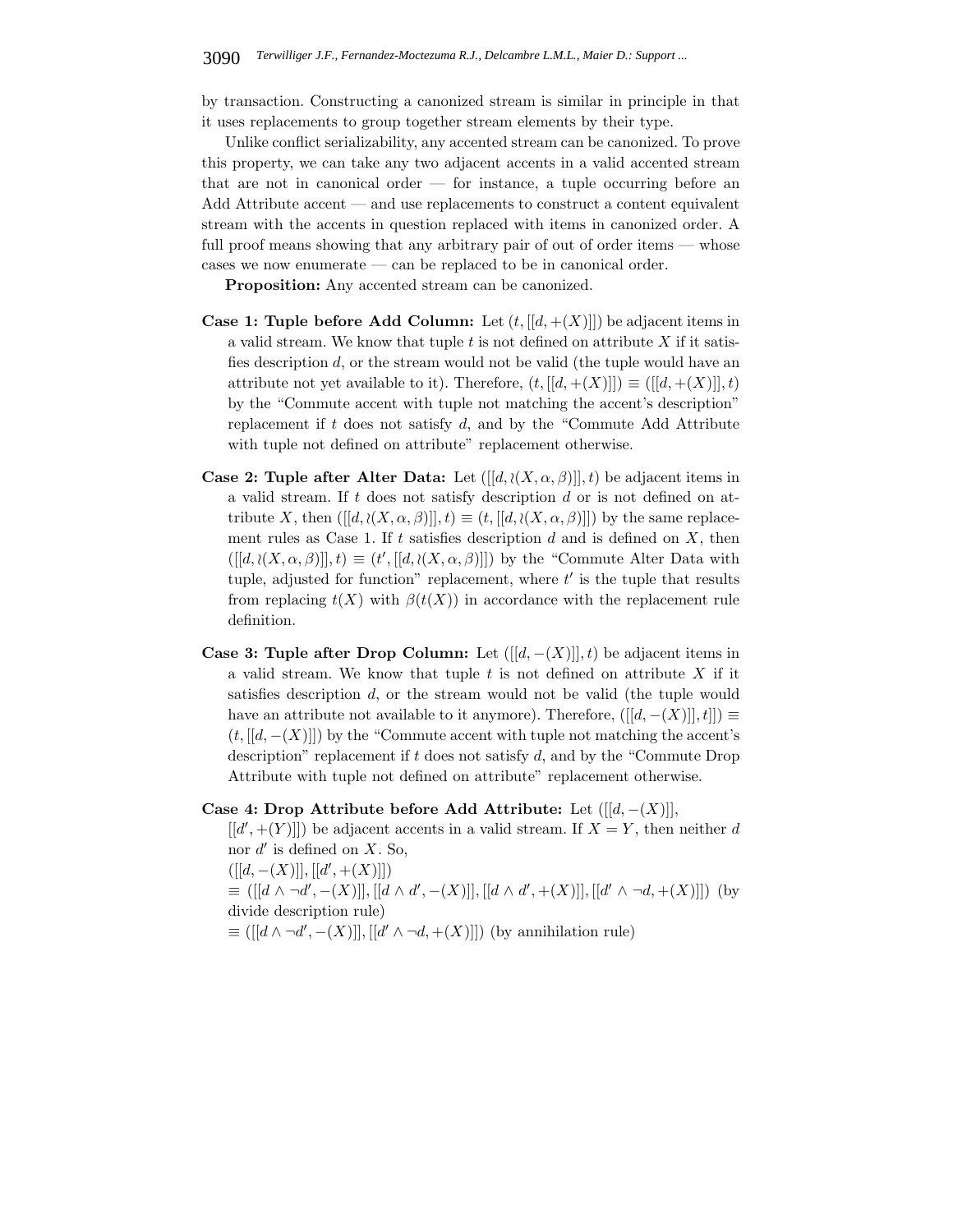$\equiv([[d' \wedge \neg d, +(X)]], [[d \wedge \neg d', -(X)]])$  (because descriptions no longer overlap).

If  $X \neq Y$ , we know that d' cannot be defined on X and have any overlap with  $d$  — otherwise, the stream would be invalid because the description  $d'$  refers to an attribute that does not exist. Similarly,  $d$  cannot be defined on Y and have any overlap with d'. Therefore,  $([[d, -(X)]], [[d', +(Y)]]) \equiv$  $([[d',+(Y)]],[[d,-(X)]])$  by the commute accents with non-overlapping descriptions rule.  $\Box$ 

## **Case 5: Drop Attribute before Alter Data:** Let  $([[d, -(X)]],$

 $[[d', \iota(Y, \alpha, \beta)]]$  be adjacent accents in a valid stream. If  $X = Y$ , then  $d' \to$  $\neg d$ , since otherwise we would be altering a column that does not exist. Thus, the two accents commute by a single replacement rule.

If  $X \neq Y$ , either  $d' \to \neg d$  or d' is not defined on X, or the second accent description is invalid.

If  $d' \to \neg d$ , then either d is defined on attribute Y or not.

If so,  $([[d, -(X)]], [[d', \iota(Y, \alpha, \beta)]]) \equiv ([[d', \iota(Y, \alpha, \beta)]], [[d'', -(X)]])$  where d'' is the description d whose Y component is altered by function  $\alpha$  according to the commute Alter Data with accent rule.

If not defined on Y , the commute holds without description transformation.

If d' is not defined on X, translate  $([[d, -(X)]], [[d', \iota(Y, \alpha, \beta)]])$  $\equiv([[d \wedge d', -(X)]], [[d \wedge \neg d', -(X)]], [[d', \wr (Y, \alpha, \beta)]])$  (by the divide descriptions rule)

 $\equiv ([[d\wedge d', -(X)]], [[d', \wr (Y, \alpha, \beta)]], [[d\wedge \neg d', -(X)]])$  (by the commute accents with non-overlapping descriptions rule)

 $\equiv([[d', \lambda(Y, \alpha, \beta)]], [[d'' \wedge d', -(X)]], [[d \wedge \neg d', -(X)]])$  (commute accent through Alter Data, altering description).  $\Box$ 

**Case 6: Alter Data before Add Column:** Let  $([[d, \iota(X, \alpha, \beta)]], [[d', \iota(Y)]])$ be adjacent accents in a valid stream. This case follows the same logic as Case 5. If  $X = Y$ , then  $d' \rightarrow \neg d$ , since otherwise we would be altering a column that does not exist. Thus, the two accents commute by a single replacement rule.

If  $X \neq Y$ , either  $d' \to \neg d$  or d is not defined on Y, or the first accent description is invalid.

If  $d' \to \neg d$ , then either d' is defined on attribute X or not.

If so,  $([[d, \iota(X, \alpha, \beta)]], [[d', \iota(Y)]]) \equiv ([[d'', \iota(Y)]], [[d', \iota(X, \alpha, \beta)]])$  where d'' is the description  $d'$  whose X component is altered by function  $\beta$  according to the commute Alter Data with accent rule.

If not defined on  $X$ , the commute holds without description transformation.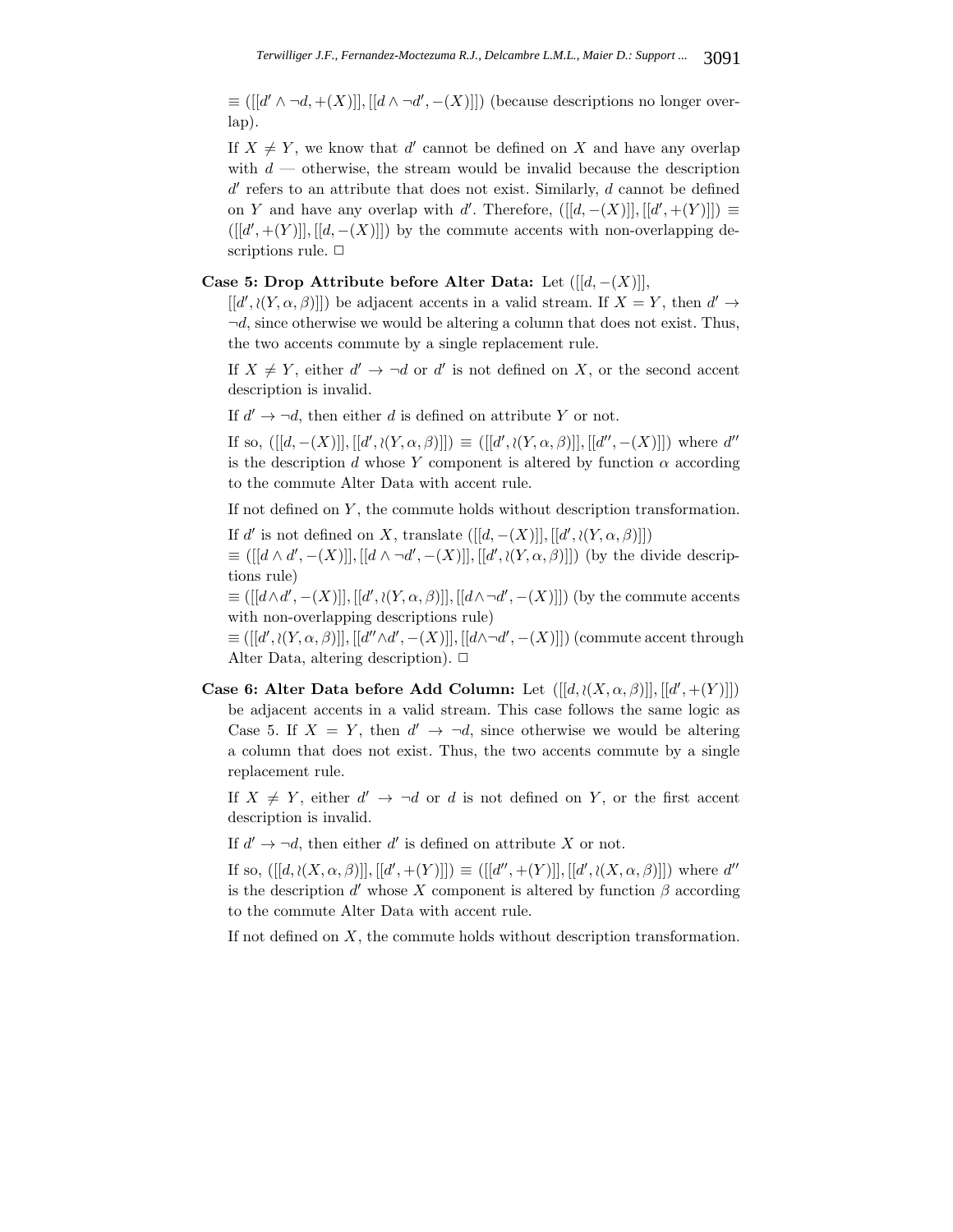If d is not defined on Y, translate  $([[d, \lambda(X, \alpha, \beta)]], [[d', + (Y)]])$ 

 $\equiv([[d, \partial(X, \alpha, \beta)]], [[d \wedge \neg d', +(Y)]], [[d \wedge d', +(Y)]])$  (by the divide descriptions rule)

 $\equiv([[d, \lambda(X, \alpha, \beta)]], [[d \wedge \neg d', +(Y)]], [[d \wedge d', +(Y)]])$  (by the commute accents with non-overlapping descriptions rule)

 $\equiv ([[d \wedge \neg d'', + (Y)]], [[d, \lambda(X, \alpha, \beta)]], [[d \wedge d', + (Y)]])$  (commute accent through Alter Data, altering description).  $\Box$ 

## **5.3 Example: Select**

With canonization, we can reason about correctness in two ways. First, we can reason about the correctness of data processing — an operator produces correct data if, for a given canonical input, the correct tuples are in the canonical output. Second, we can reason about accent propagation — an operator propagates accents correctly if, for a given canonical input, the correct accents are in the canonical output. Here, we provide a definition of a stream operator — Select — on canonical input, and explain why its operational semantics as presented in Section 4 are correct.

**Select**  $(\sigma_{\mathcal{C}\theta\mathcal{V}}\hat{S})$ : Let  $\hat{S}$  be the canonized finite substream at a given point in time for the input of the Select operator. Let  $\hat{S} = \mathcal{P} + \mathcal{T} + \mathcal{A} + \mathcal{D}$ , where  $\mathcal{P}, \mathcal{T}, \mathcal{A}, \mathcal{D}$  are the Add Attribute, tuple, Alter Data, and Drop Attribute items, respectively, in the canonical stream, and + is substream concatenation in order. Then:

 $\sigma_{C\theta V}\hat{S} = \texttt{if } \exists_i x_i = [[d, -(C)]]$  then abort else  $\mathcal{P} + \sigma_{\mathit{CBV}}(\mathcal{T}) + \mathcal{A} + \mathcal{D}$ 

In short, the definition of Select fails whenever the  $C$  attribute is dropped (as expected), and for all other input streams, produces output where all accents are propagated and the tuple data payload is filtered based on the predicate  $C\theta V$  as with the normal operator. This last point is crucial — for the unaccented tuple set, the operator only carries out its relational operation, just as its stream-relational, unaccented counterpart would. Clearly, the operational description of Select from Section 4 will produce the result described above when provided canonical input. The difference between the operational description and the canonical definition lies in processing of Alter Data accents and adjusting the selection predicate for different descriptions, and since all tuples arrive before Alter Data accents on canonical input, the original predicate is the one applied to all incoming tuples.

The only remaining question is whether the operational definition of Select produces correct output. Since canonization occurs as a sequence of replacement steps, first consider the "Commute Alter Data with tuple, adjusted for function" replacement by itself. If  $[[d, \langle (X, \alpha, \beta)]]$ , t are two adjacent entries in the stream, let  $t'$ ,  $[[d, \lambda(X, \alpha, \beta)]]$  be the result of applying the replacement rule (replacing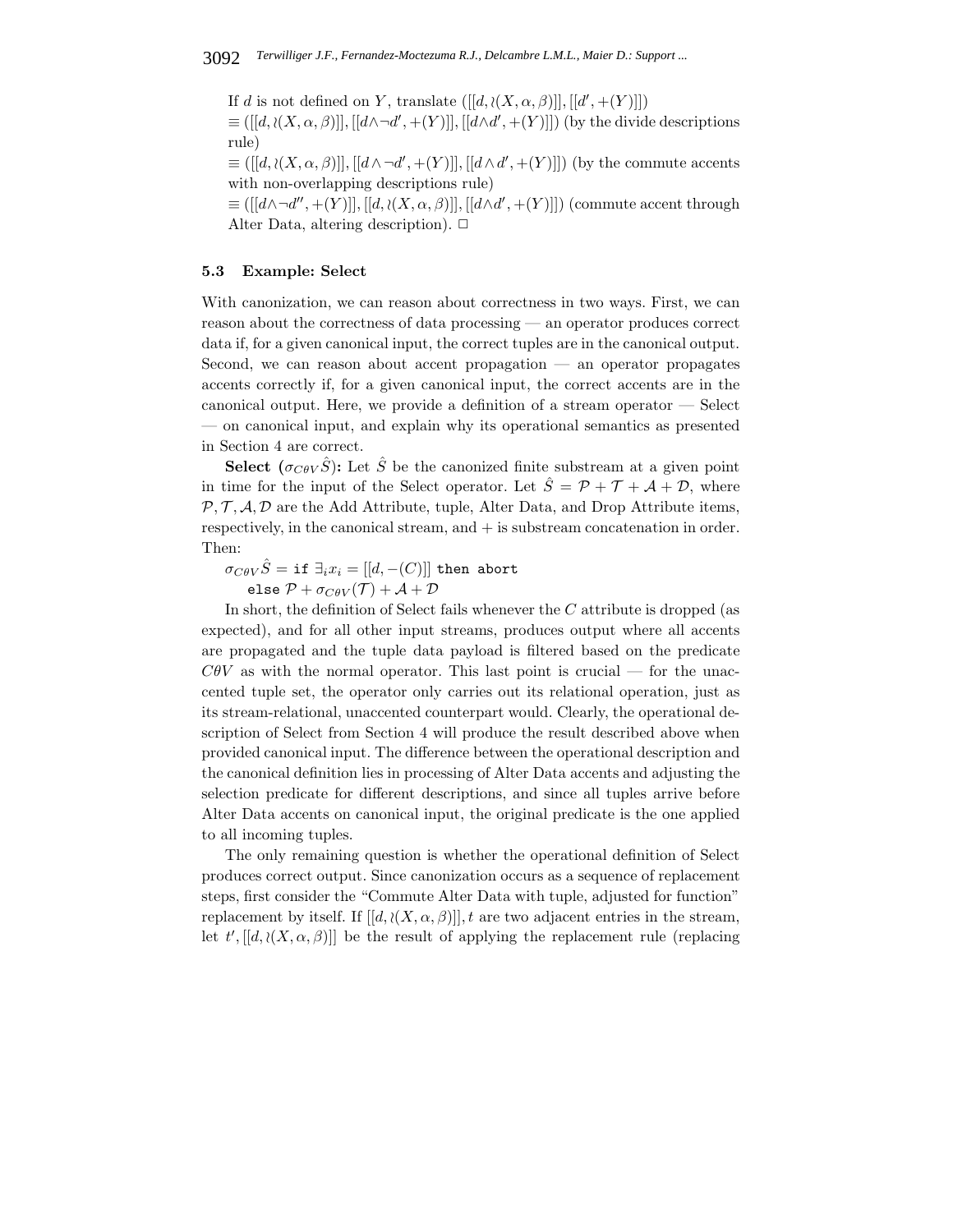$t(X)$  with  $\beta(t(X))$ ). Furthermore, let  $p = X\theta V$  be the selection predicate for tuples with description d before the Alter Data accent, and  $p' = X\theta(\alpha(V))$  be the predicate after the accent due to the operational semantics of Select. Note that  $t \to p' \Leftrightarrow t' \to p$ . The tuple t survives the modified filter exactly when tuple  $t'$  survives the original filter.

Therefore, the Select operator satisfies the commutativity diagram of Figure 3 when considering the single replacement. Since this replacement is the only one that has any effect on the Select operator's operation, Select satisfies the commutativity diagram for full canonization by induction on replacements.

#### **6 Declarative Operator Handling of Accents**

The similarities and overlap in the various operators in Section 4 is conspicuous. Consider, for example, how similar the definitions of Union and Join are for operating on  $\wr$  primitives in Section 4. There are patterns that we can abstract from the operator definitions about operator behavior based on the columns on which the description and the primitive in an accent are defined. This observation suggests that operator functionality can be generalized beyond specific operator internals. We claim that the accent handling and propagation characteristics of an operator can be associated with input attributes, i.e., given an operator  $O$ , one can encapsulate its behavior relative to accents via a declarative expression.

In many situations, accents propagate through a stream query operator without alteration. An operator may have three non-trivial behaviors in response to an accent: adjusting the description in an accent and forwarding it, coordinating accents from multiple inputs, or aborting because an accent is unsupportable. We call the set of all input attributes for a given query that share a particular response profile to accents an *attribute profile*. We now present the details of three attribute profiles. Each profile characterizes an operator's behavior in response to an accent referring to specific attributes in a stream, and also specifies a propagation contract that must be fulfilled based on canonical streams: Given an accent in an operator's canonical input, an attribute profile describes which accents, if any, must be present in the operator's canonical output.

#### **6.1 Attribute Profiles**

**Foundation attributes (F):** A Foundation attribute is an attribute that is necessary for a query operator. Foundation attributes must be present in the initial schema of the operator's input streams, and thus can never be added (because they are already present) or dropped (because doing so would eliminate data that is essential for the standing queries). We can describe the action of any operator O on accents whose evolution primitive references a foundation attribute as follows. If  $\tilde{S}$  is the input stream to operator O: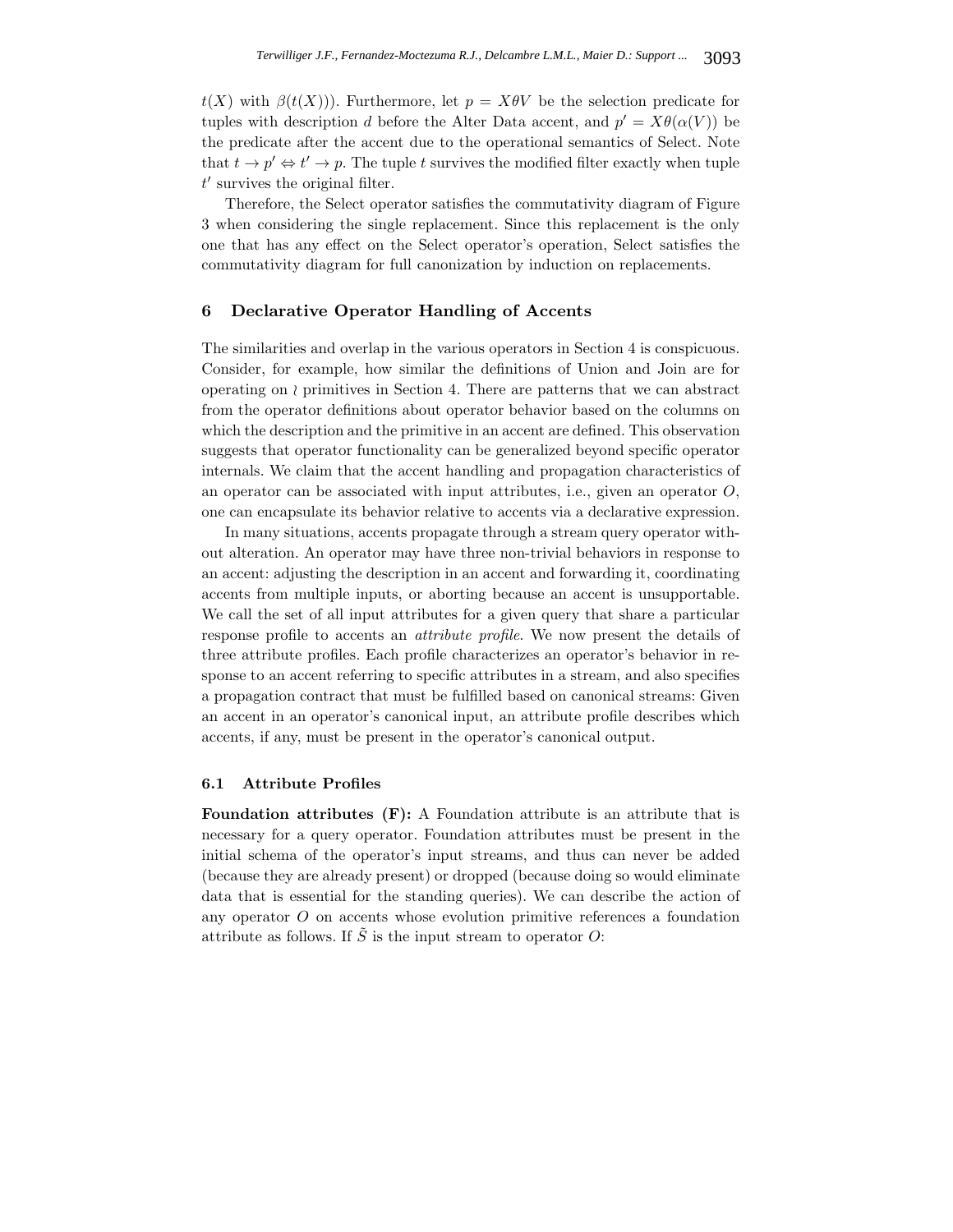- **–** If the operator O receives an accent [[d, −(X)]], regardless of description d, if  $X \in F$ , the operator (and the query) abort execution.
- If the operator O receives an accent  $[[d, +(X)]]$ , propagate (one need not check  $X \in F$  since the attribute X must already exist).

**Merge attributes (M):** Merge attributes M for a query are input attributes to n-ary operators that are used by the operator to perform a comparison or computation. A Merge attribute requires the coordination of accents from multiple input streams to produce output. To simplify discussion, we assume that the operator with Merge attributes has two input streams  $\tilde{S}_1$  and  $\tilde{S}_2$ . In terms of operator behavior, we can abstract away the behavior seen in previous operators — namely, Union and Join — that must coordinate data from multiple inputs.

For an operator with merge attributes  $M$ , we may describe its handling of accents as follows:

- $-$  [[d, +(X)]]: W.l.o.g., assume the accent is seen on input  $\tilde{S}_1$ . If an accent adding attribute  $X \in M$  is not in input  $\tilde{S}_2$ 's state, add  $[[d, +(X)]]$  to state of input  $\tilde{S}_1$  and output  $[[d, +(X)]]$  to  $\tilde{S}_O$ . If an accent  $[[f, +(X)]]$  is in input  $\tilde{S}_2$ 's state, retrieve its description f, and:
	- Replace  $[[f,+(X)]]$  with  $[[f \wedge \neg d,+(X)]]$  in input  $\tilde{S}_2$ 's state or remove it from state if  $f \to d$
	- If  $d \nrightarrow f$ , add  $[[\neg f \wedge d, \neg (X)]]$  to  $\tilde{S}_1$ 's state and output  $[[\neg f \wedge d, \neg (X)]]$ to output stream  $\tilde{S}_O$ .
- **–** [[d, −(X)]]: Similarly to accents with the primitive +(X), X ∈ M, Union maintains state, but does not propagate a drop attribute accent until it has been seen on both inputs.
- $-$  [[d,  $\{(X, \alpha, \beta)$ ]]: W.l.o.g., assume the accent is seen on input  $\tilde{S}_1$  and no accent describing an Alter Data on  $X \in M$  by  $\alpha$  is in input  $\tilde{S}_2$ 's state. Any subsequent tuple t seen in input  $\tilde{S}_1$  will have its X value replaced with  $\beta(t(X))$  in  $\tilde{S}_O$ , and  $[[d, \partial(X, \alpha, \beta)]]$  is added to input  $\tilde{S}_1$ 's state. If an accent  $[[f, \iota(X, \alpha, \beta)]]$  is in input  $\tilde{S}_2$ 's state, retrieve its description f, and:
	- Replace  $[[f, \lambda(X, \alpha, \beta)]]$  with  $[[f \wedge \neg d, \lambda(X, \alpha, \beta)]]$  in input  $S_2$ 's state or remove it if  $f \rightarrow d$  — and stop altering t for tuples matching description f. This scenario is illustrated in Figure 2.
	- If  $d \nrightarrow f$ , add  $[[\neg f \wedge d, \lambda(X, \alpha, \beta)]]$  to input  $\tilde{S}_1$ 's state and start altering tuples.
	- Output  $[[f \wedge d, \lambda(X, \alpha, \beta)]]$  to  $\tilde{S}_O$ .
	- Alter any tuples or partial computations currently in state if they satisfy description  $f \wedge d$  by altering their X attribute by applying function  $\alpha$ .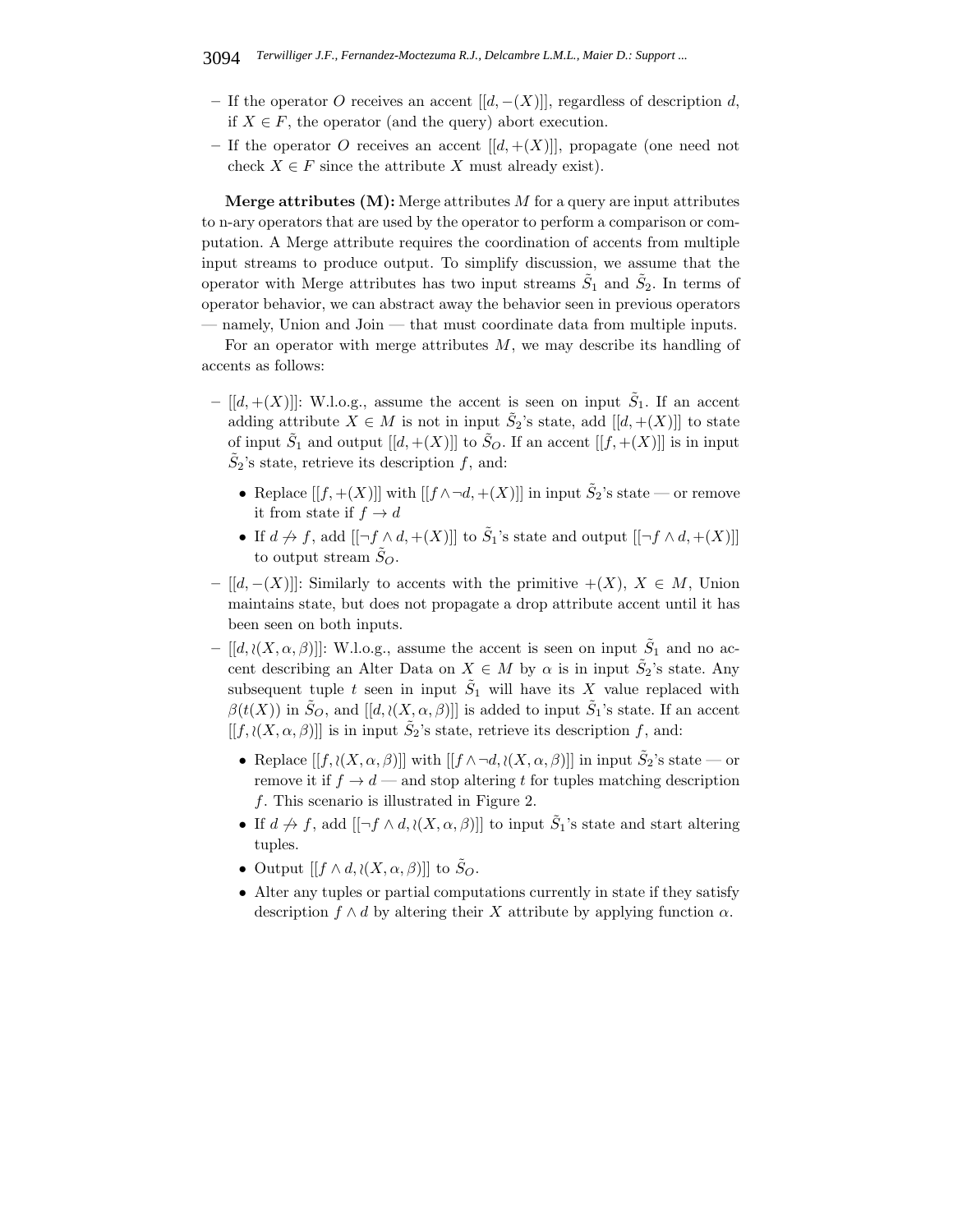One detail that we have overlooked up to this point is how operator state interacts with incoming accents. For instance, consider the case when an accent  $[[A < 10, -(X)]]$  arrives on input  $S_1$  of a Union operator. We know from Section 4 that a Drop Attribute accent propagates through Union if its description matches an accent from the other input with the same description. However, if the operator had previously seen an accent  $[[d, \langle (A, \alpha, \beta)]]$  on the same input, the question becomes: What does it mean for descriptions to "match"? The answer to this question is open and left to future work, though we anticipate this scenario to be rare in practice in that the attributes used in descriptions are likely to be invariants like unique identifiers or temporal attributes, both of whose semantics are unlikely to change over time.

In addition to these behaviors, we can formalize the propagation through an operator of an accent that refers to Merge attributes in terms of the canonical versions of operator input and output. For an operator with Merge attributes M, and with finite input streams  $\tilde{S}_1$  and  $\tilde{S}_2$  at some given time, with output stream  $S_O$  at that time:

- **–** ∀[[d,+(X)]]∈Sˆ1(X ∈ M → ∃[[r,+(X)]]∈Sˆ*<sup>o</sup>* (d → r)) (Add Attribute primitives are propagated through the operator, though the accent description may become less selective)
- $\forall_{[[d, -(X)]] \in \hat{S}_1} (X \in M \land \nexists_q([[q, -(X)]] \in \hat{S}_2)) \rightarrow \nexists_r([[r, -(X)]] \in \hat{S}_O)$  (if Drop Attribute primitives appear on merge attributes from one input but not the other, do not propagate)
- $\forall_{[[d, -(X)]] \in \hat{S}_1} (X \in M \land \exists_q([[q, -(X)]] \in \hat{S}_2)) \rightarrow [[d \land q, -(X)]] \in \hat{S}_O$ ) (if Drop Attribute primitives appear on both inputs, produce an accent with that primitive on the output stream with a predicate at least as selective as the predicates on the input accents' descriptions)
- **–** ∀e (e is an Alter Data primitive),  $\forall_{[[p,e]]\in \hat{S}_1} \forall_{[[d,e]]\in \hat{S}_1} (X \in M) \land \nexists_{q}([[q,e]] \in \mathbb{R}$  $(\hat{S}_2) \rightarrow \hat{\mathbb{H}}_r([[r,e]] \in \hat{S}_O$
- **–**  $\forall e \ (e \text{ is an Alter Data primitive}), \forall_{[[p,e]] \in \hat{S}_1} \forall_{[[d,e]] \in \hat{S}_1} (X \in M) \land \exists_{q}([[q,e]] \in \hat{S}_1$  $\hat{S}_2$ )  $\rightarrow$  [[d $\land$ q, e]]  $\in \hat{S}_O$ ) (this property and the previous one state to propagate Alter Data primitives similarly to Drop Attribute primitives)

In brief, if an operator has merge attributes, then the operator always propagates Add Attribute primitives on Merge attributes but must receive the same Drop Attribute or Alter Data primitive on all inputs before propagating.

**Accumulator attributes (A):** An Accumulator attribute is any attribute that cannot participate in any accent description in an operator's output stream. An example is the project operator  $(\pi_{\mathbf{X}})$ ; any attribute  $Y \notin \mathbf{X}$  does not appear in the operator output. Accents with descriptions on an Accumulator attribute thus *accumulate* in the operator until they can be grouped together into accents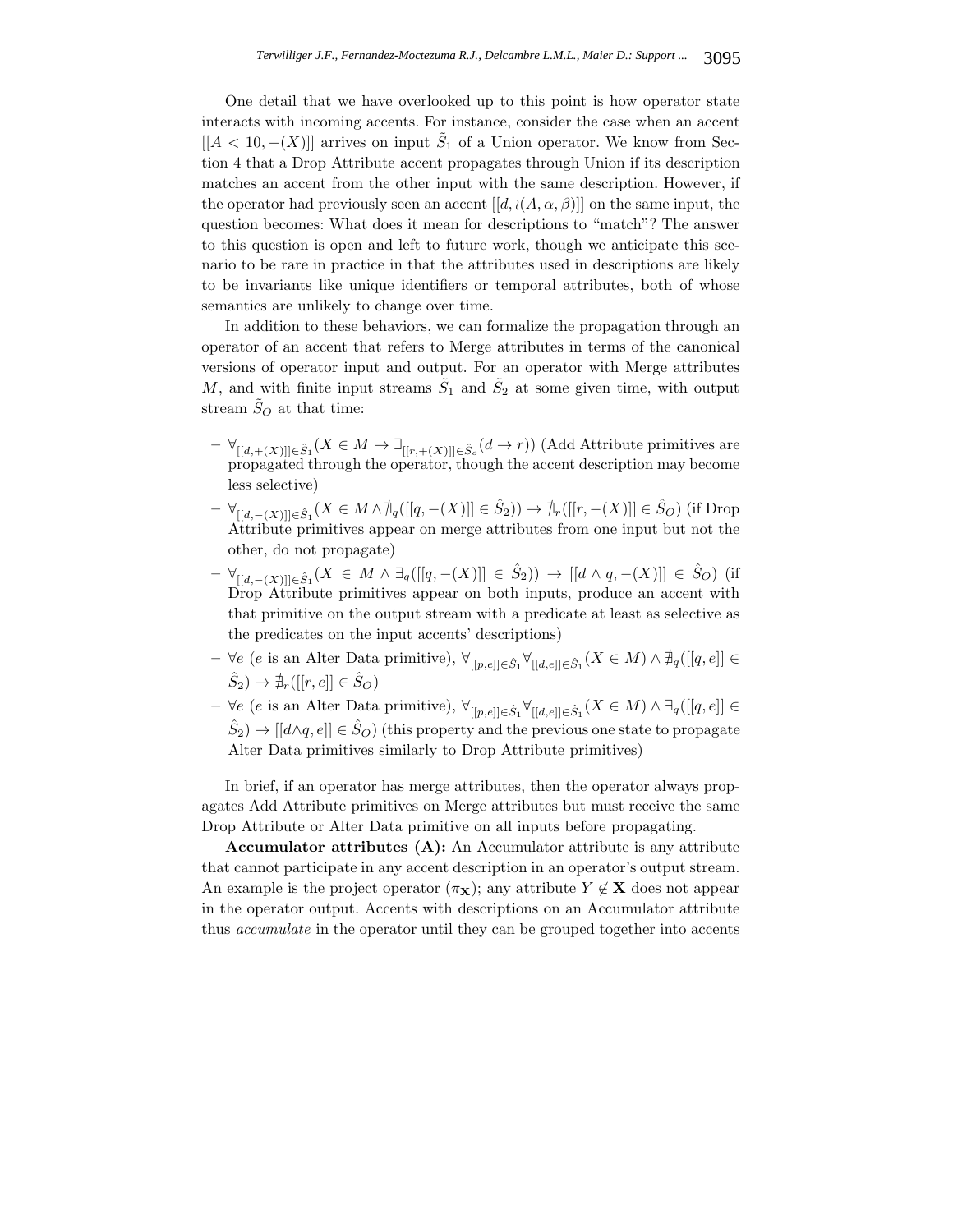without such description. For example, the descriptions  $s = 1 \wedge t < 5$ ,  $s = 1 \wedge t =$ 5, and  $s = 1 \wedge t > 5$  can be accumulated into a single description  $s = 1$  that does not refer to attribute  $t$ . For an operator with Accumulator attributes  $A$ , input stream  $\tilde{S}$ , and output stream  $\tilde{S}_O$ :

 $[[d, +(X)]]$ : Add  $[[d, +(X)]]$  to operator state. Further:

- Let d' be the description where, for all attributes  $a \notin A$ ,  $d'(a) = d(a)$ , and for all attributes  $a \in A$ ,  $d'(a)$  is undefined. Description  $d'$  is the predicate that is the most selective that also only refers only to non-accumulator attributes and that  $d \to d'$ .
- Let **D** be the set of descriptions that match an instance of primitive  $+(X)$  already in state.
- Let  $d_0 = \bigvee_{x \in \mathbf{D}} x$ , which is the predicate that results from unifying all of the descriptions for  $+(X)$  in state.
- If  $d \to \neg d_0$ , propagate  $[[d',+(X)]]$  to output  $\tilde{S}_O$ . In other words, propagate the Add Attribute accent if it is the accent whose description overlaps d'. This property allows the Add Attribute accent to occur before all possible matching tuples for  $d'$  in the output stream.
- If  $d' \to d_0$ , remove from state any accent  $[[d'',+(X)]]$  where  $d'' \to d'$ , as the entirety of  $d'$  has been covered, and thus we no longer need those entries in state.
- **–** [[d, −(X)]]: Add [[d, −(X)]] to operator state. Further:
	- Let  $d'$  and  $d_0$  be the same descriptions as in the Add Attribute case.
	- If  $d_0 \vee d \equiv d'$ , propagate  $[[d', -(X)]]$  to output  $\tilde{S}_O$ . This property says that an operator waits to propagate the Drop Attribute accent until enough accents arrive to cover the entirety of  $d'$ , ensuring that the accent appears after any tuple or accent that may refer to attribute  $X$ . Remove from state any accent  $[[d'', -(X)]]$  where  $d'' \to d'$ .
- **–** [[d, (X, α, β)]]: Add [[d, (X, α, β)]] to operator state, and apply β to the X component of all matching tuples. Further:
	- Let  $d'$  and  $d_0$  be the same descriptions as in the Add Attribute case.
	- If  $d_0 \vee d \equiv d'$ , propagate  $[[d', \wr(X, \alpha, \beta)]]$  to output  $\tilde{S}_O$ . This property says that an operator waits to propagate the Alter Data accent until enough accents arrive to cover the entirety of  $d'$ . Remove from state any accent  $[[d'', \langle (X, \alpha, \beta)]]$  where  $d'' \to d'$ . Stop altering tuples for matching tuples, and apply  $\alpha$  to the X attribute of any matching tuples or partial computations that may be in the operator's state.

We also formalize the contract for propagating accents using canonical inputs and outputs. For an operator with Accumulator attributes A, and with finite input stream  $\tilde{S}$  at some given time and output stream  $\tilde{S}_O$  at that time: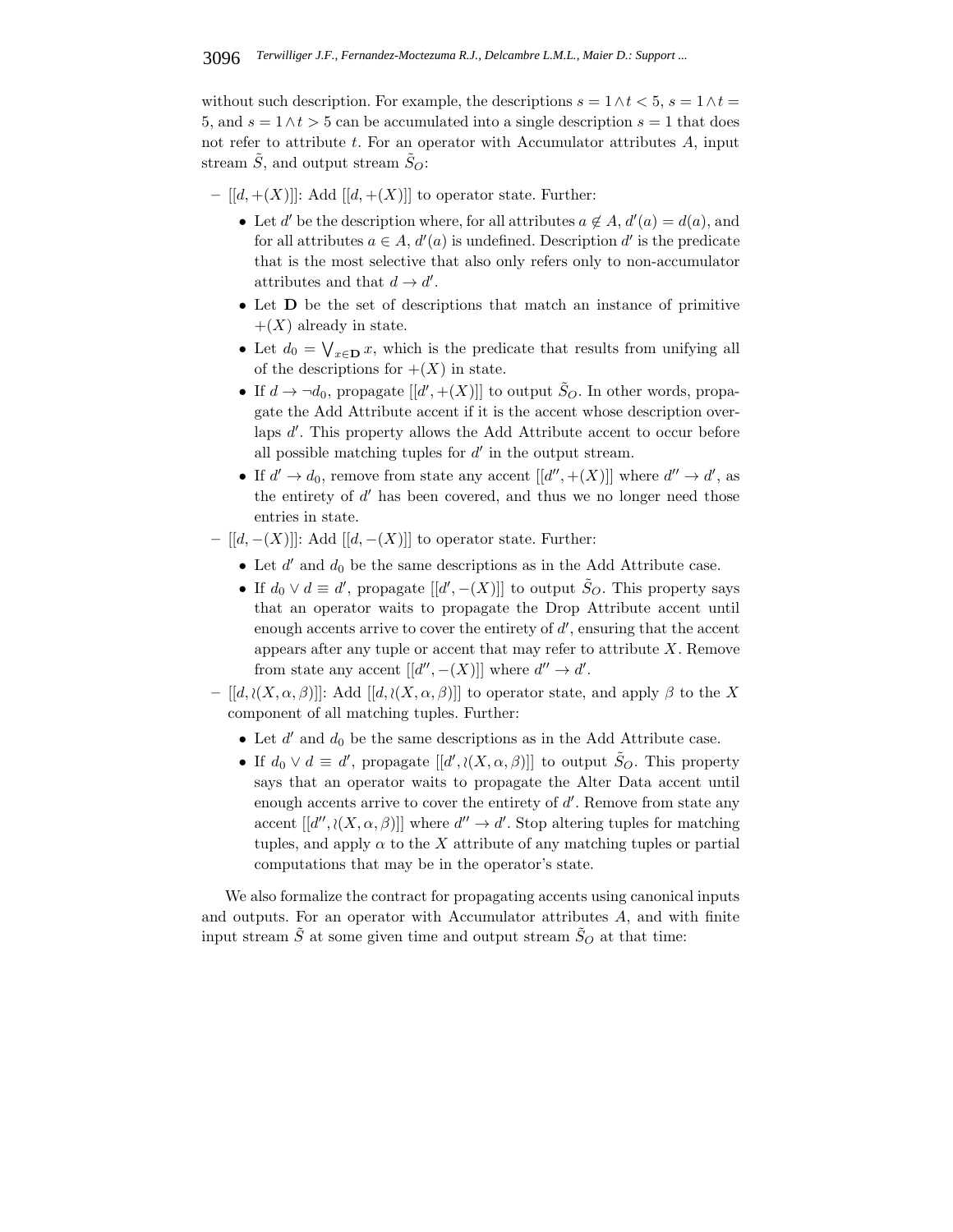- **–**  $\forall$ <sub>[[d,+(X)]]∈ $\hat{S}$ ((d refers to attributes in A)  $\rightarrow \exists$ <sub>q</sub>[[q,+(X)]] ∈  $\hat{S}_O \wedge$  (q does</sub> not refer to attributes in  $A \wedge (d \rightarrow q)$  (Add Attribute primitives propagate through the operator, and the description may become less selective to avoid references to  $A$ ).
- **–** (∃<sup>X</sup> ∃d1,d2,...,d*<sup>n</sup>* ∀i∈{1...n}∃[[d*i*,−(X)]]∈Sˆ(d<sup>i</sup> refers to attributes in A)∧(X ∈ M)  $\wedge (d = (\bigvee_{i \in \{1...n\}} d_i)$  does not refer to A))  $\rightarrow ([[d, -(X)]] \in \hat{S}_O)$  (if the description attached to a Drop Attribute primitive refers to accumulator attributes, propagate when input description for a given primitive can be rolled up into a single predicate that does not refer to accumulator attributes).
- **–** If e = (X, α, β), (∃[[d,e]]∈Sˆ∃d1,...,d*<sup>n</sup>* ∀i∈{1...n}∃[[d*i*,e]]∈Sˆ(d<sup>i</sup> refers to attributes in A)  $\wedge$   $(X \in M)(p = (\bigvee_{i \in \{1...n\}} d_i)$  does not refer to A))  $\rightarrow ([[p, e]] \in \hat{S}_O)$ (propagate Alter Data accents like Drop Attribute accents).

## **6.2 Operator Signatures**

The *signature* of an operator is a description of the attribute profiles to which each input attribute belongs. One can specify the signature for an operator as a triple  $(F, M, A)$ , signifying an operator's Foundation, Merge, and Accumulator attributes. Using a signature, one can encapsulate most — if not all — of an operator's behavior with regards to processing accents. The following list describes the six operators from Section 4 using signatures, followed by any behavior that is required by the operator but not part of the signature:

- **Select**  $(\sigma_{\mathcal{C}\theta\mathcal{V}}\tilde{S})$  has signature  $(\{C\}, \emptyset, \emptyset)$ , + adjust predicate as Alter Data primitives are seen on attribute C
- **Project**  $(\Pi_{\mathbf{C}}\tilde{S})$  has signature  $(\emptyset, \emptyset, \mathcal{C} \mathbf{C})$ , + drop all accents whose primitive refers to attributes  $C - C$  (where C is the set of all possible attributes)

**Union**  $(\tilde{S} \cup \tilde{T})$  has signature  $(\emptyset, \mathcal{C}, \emptyset)$ 

**Join**  $(\tilde{S} \Join_{\mathcal{J}(C_{\tilde{\sigma}},C_{\tilde{\tau}})} \tilde{T})$  has signature  $(C_{\tilde{S}} \cup C_{\tilde{T}}, C_{\tilde{S}} \cup C_{\tilde{T}}, \emptyset)$ 

- **Window**  $(W_{\mathbf{C},wid}^w \tilde{S})$  has signature  $(\mathbf{C}, \emptyset, \emptyset)$ , + descriptions that refer to window attributes **C** are transformed into descriptions that refer to wid
- **Aggregate** ( $\gamma_{\mathbf{G}, \mathbf{E}}^f S$ ) has signature ( $\mathbf{G}, \emptyset, C-\mathbf{G}$ ), + drop all accents whose primitive refers to attributes **E**

One immediate benefit of operator signatures is declarative behavior specification. Note that the Union operator's behavior when interacting with accents is fully specified by signature  $(\emptyset, \mathcal{C}, \emptyset)$ . We can define the behavior and propagation contract of some other operators just as easily. For instance, the Intersect operator has signature  $(\emptyset, \mathcal{C}, \emptyset)$  as well.

Another benefit of operator signatures is that they enable the possibility of global behavior settings. Note that the signature definitions of Project and Aggregate have different behavior than their definitions in Section 4. For instance,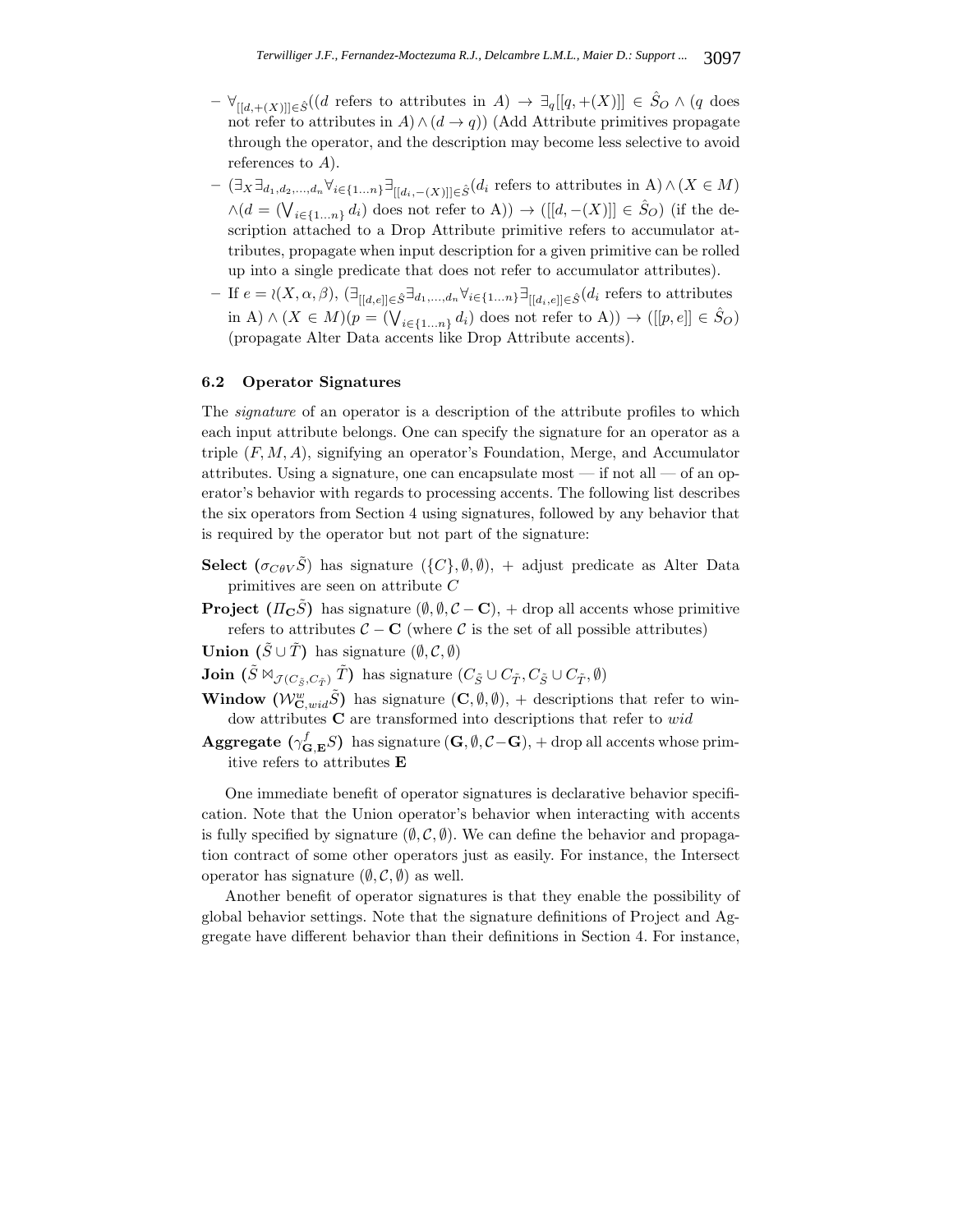the project operator was defined assuming that if any part of an accent description d refers to a property that is projected away, then the query aborts. As defined using the signature  $(\emptyset, \emptyset, C - \mathbf{C})$ , the project operator has different behavior, namely that such descriptions are accumulated until it can form a description that can propagate without referring to dropped attributes. Both of these definitions have their merits. The original aborting definition has the benefit that the project operator requires no state, with the drawback that fewer accents are supportable. On the other hand, the accumulation definition supports far more accents without bringing down the query, but requires the project operator to maintain state, where the operator did not require any state to operate on non-accented streams. Using signatures, this decision between statelessness and query resilience can be made once, globally, and all operators with a signature that includes accumulator attributes will follow suit.

# **7 Related Work**

To our knowledge, there is no existing work modeling or implementing evolution in DSMSs, although schema evolution has been amply addressed in DBMSs [Rahm and Bernstein 2006]. Schema evolution research often focuses on mitigating the effect of evolutions on artifacts that rely on the schema, such as embedded SQL [Maule et al. 2008] or adjusting schema mappings to address new schemas [Yu and Popa 2005].

Extract-transform-load (ETL) workflows are similar to streaming queries; they are a composition of atomic data transformations (called *activities*) that determine data flow through a system. Unlike streaming queries, ETL workflows do not execute continuously and are typically not as resource-constrained as DSMSs. Papastefanatos et al. addressed schema evolution on an ETL workflow by attaching *policies* to each activity. Policies semi-automatically adjust the activity parameters based on schema evolution primitives that propagate through the activities [Papastefanatos 2007, Papastefanatos et al. 2008]. Unlike our approach, ETL research does not need to address how to maintain uptime of queries or the intermingling of schema evolution with data in the presence of accumulated state.

A final area of related work is schema mapping maintenance, where one "heals" a mapping between schemas  $S$  and  $T$  when either schema evolves (say, from T to T'), thus creating a new mapping (say, from S to T') that respects the semantics of the original mapping, or failing if impossible. Both-as-View (BAV) describes a schema mapping as a sequence of incremental steps [McBrien and Poulovassilis 2003]. Changes made to a schema become a second sequence of steps that is then composed with the original mapping sequence [McBrien and Poulovassilis 2002]. A similar approach is possible if a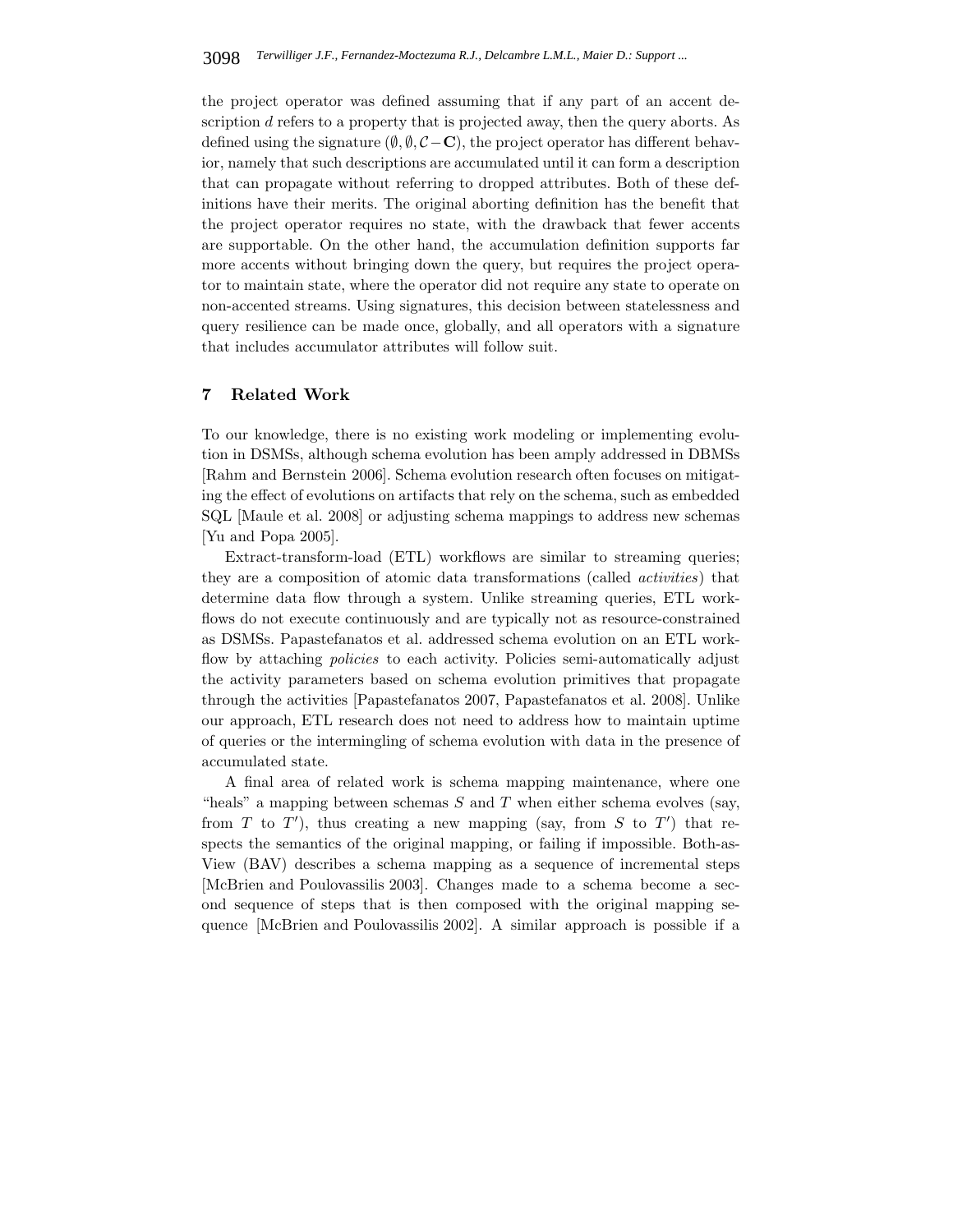mapping is specified using source-to-target tuple-generating dependencies (sttgds), both when the schema evolution can be reduced into discrete transformations [Velegrakis et al. 2003, Velegrakis et al. 2004] or itself specified as st-tgds [Yu and Popa 2005]. The Guava framework is another approach to mapping evolution [Terwilliger 2009]. A Guava mapping is expressed as a set of algebraic transformations, through which schema evolution primitives expressed against the source schema propagate to the target schema and update it as well.

# **8 Conclusions and Future Work**

We have introduced semantics toward supporting schema evolution in stream systems by introducing the notion of an accented stream. Our contributions include adding markers to announce evolutions to operators in a standing query. Our work on stream query operators suggests we can extend the capability of conceptual models and the systems that implement them by expanding the scope of ordinary query operators to handle evolution. We detailed an initial set of evolutions and the effect they have on common stream operators. We provided a framework that allows stream engines to support schema evolution without bringing down standing queries whenever the evolutions do not render a query meaningless. Our approach supports simultaneous input streams at different stages in their respective evolutions.

Future work will characterize additional operators beyond the six introduced in this paper, and provide more precise definitions of what it means for a stream to have schema in the wake of evolution. Some operational considerations were left out in this paper, such as the effect of Alter Data primitives on other accents in state. Future work will address these issues in more detail, in particular in out-of-order architectures [Li et al. 2008], as well as the impact of accents on query performance and efficient operator implementation.

A key area of future work pertains to state management. We mentioned in Section 4 how the Union operator may remove an accent a from one input's state when accents with the same primitive covering a's description appear on the other input. However, there is already a well-established means of state management employed by many DSMSs, and emerging work related to guarantees regarding state [Fernández-Moctezuma et al. 2010]. In Section 1, we mentioned that various DSMSs have been designed to operate on *punctuated* data streams [Barga et al. 2007, Johnson et al. 2005, Li et al. 2008, Tucker 2005]. For example, consider the following data stream for the schema  $s(a,b)$ , where punctuations are denoted as descriptions in square brackets ("[]"):

 $(\langle a:1, b:0 \rangle, \langle a:1, b:1 \rangle, [a: \langle =1], \langle a:2, b:0 \rangle)$ 

Punctuated data streams follow an important property: no tuple described by a punctuation will be seen in the stream once the punctuation has been seen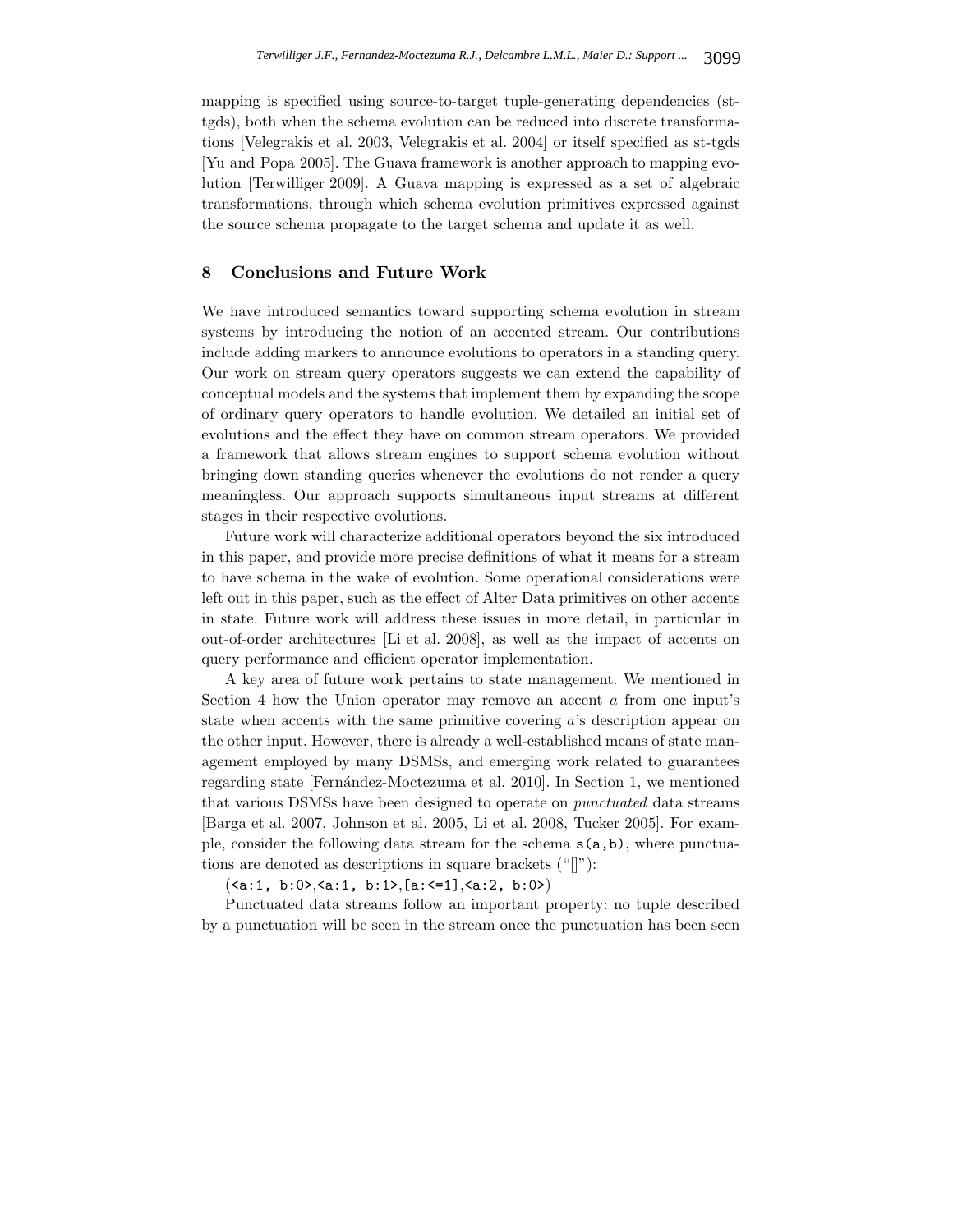in the stream. In the example above, no tuple with a value less than or equal to 1 in a will be seen after that punctuation. This property is often exploited in a DSMS to cope with operator state. Several operators maintain information about tuples seen on input in case said information is needed for processing tuples that arrive later. For instance, a Join operator will hold onto tuples from an input indefinitely, just in case it might match a tuple from the other input at some point in the future. Such an operator can exploit punctuation to free state as it knows that no more tuples will arrive to match existing tuples in state.

Future work will extend our current model to operate on accented-punctuated streams, which are streams in which both accents and punctuations appear alongside tuples. This type of stream will use punctuations to track a canonical notion of progress, and accents to anticipate evolution. We plan to exploit punctuation to cleanse state associated with accents. The interaction between punctuations and accents will also be characterized because punctuations may refer to subsets of the stream for which an evolution has occurred.

## **Acknowledgements**

This work is supported by CONACyT México (178258), OTREC, and NSF (0534762, 0612311). We thank Jonathan Goldstein, Badrish Chandramouli, and Kristin A. Tufte for their comments.

#### **References**

- [Abiteboul et al. 1997] Abiteboul, S.; Quass, D.; McHugh, J.; Widom, J.; Wiener, J. L.: The Lorel Query Language for Semistructured Data. *Int. J. on Digital Libraries*, 1997, 1(1):68–88.
- [Barga et al. 2007] Barga, R. S.; Goldstein, J.; Ali, M. H.; Hong, M.: Consistent Streaming Through Time: A Vision for Event Stream Processing. *CIDR 2007*, 363–374.
- [Fern´andez-Moctezuma et al. 2009] Fern´andez-Moctezuma, R. J.; Terwilliger, J. F.; Delcambre, L. M. L.; Maier, D.: Towards Formal Semantics for Data and Schema Evolution in Data Stream Management Systems. *ETheCom 2009 (ER Workshops 2009)*, 85–94.
- [Fern´andez-Moctezuma et al. 2010] Fern´andez-Moctezuma, R. J.; Maier, D.; Tufte, K. A.: Towards Execution Guarantees for Stream Queries. *Proceedings of the Third International Workshop on Scalable Stream Processing Systems (SSPS)*, 2010.
- [Johnson et al. 2005] Johnson, T.; Muthukrishnan, S.; Shkapenyuk, V.; Spatscheck, O.: A Heartbeat Mechanism and its Application in Gigascope. *VLDB 2005*, 1079– 1088.
- [Li et al. 2008] Li, J.; Tufte, K.; Shkapenyuk, V.; Papadimos, V.; Johnson, T.; Maier, D.: Out-of-Order Processing: A New Architecture for High-Performance Stream Systems. *Proc. VLDB Endow.*, 2008, 1(1):274–288.
- [Maule et al. 2008] Maule, A.; Emmerich, W.; Rosenblum, D. S.: Impact Analysis of Database Schema Changes. *ICSE 2008*, 451–460.
- [McBrien and Poulovassilis 2002] McBrien, P.; Poulovassilis, A.: Schema Evolution in Heterogeneous Database Architectures, a Schema Transformation Approach. *CAiSE 2002*, 484–499.